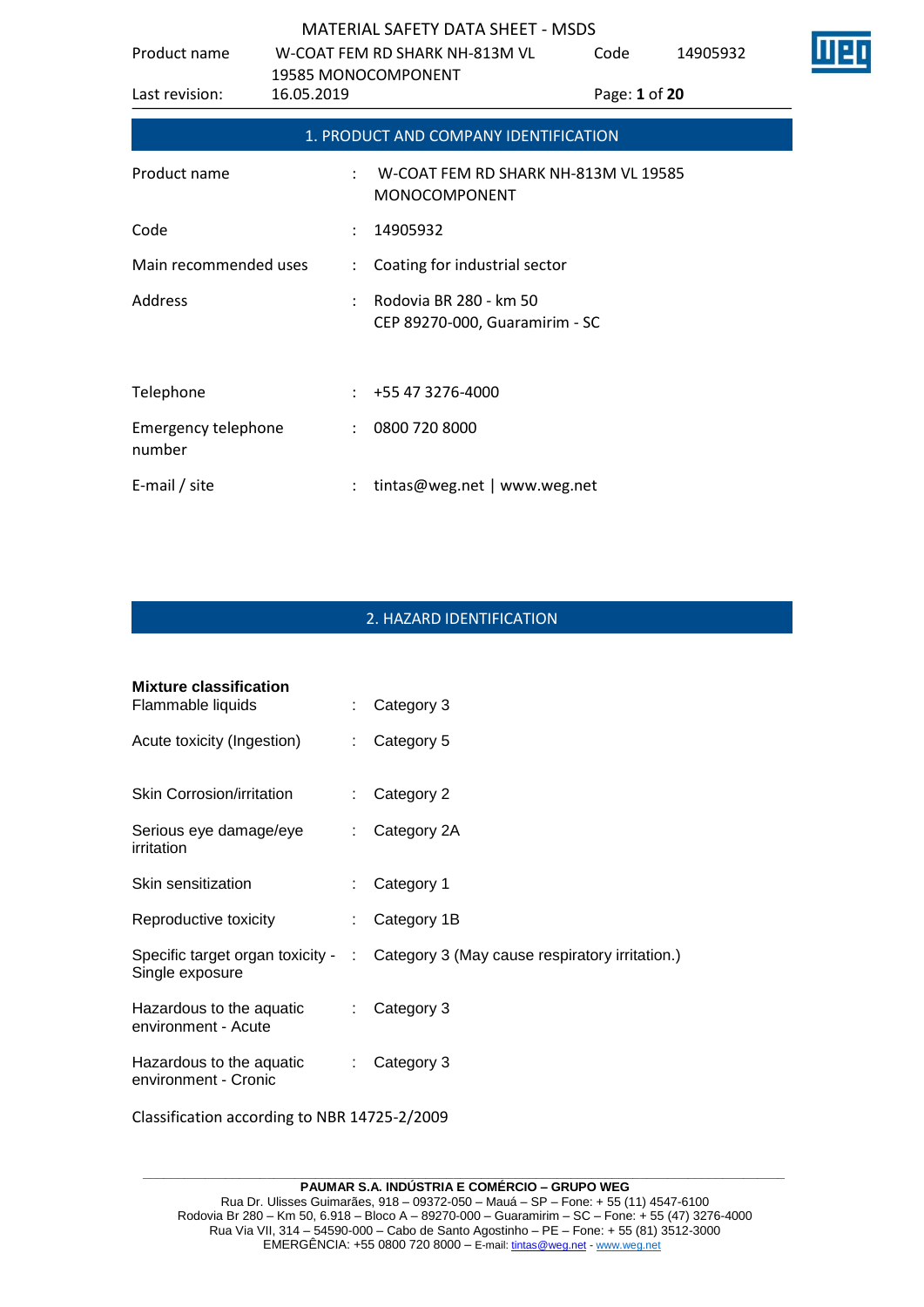| Product name              | 19585 MONOCOMPONENT | W-COAT FEM RD SHARK NH-813M VL                                                                                                                                                                                                                                                                                                                                                     | Code             | 14905932                   |
|---------------------------|---------------------|------------------------------------------------------------------------------------------------------------------------------------------------------------------------------------------------------------------------------------------------------------------------------------------------------------------------------------------------------------------------------------|------------------|----------------------------|
| Last revision:            | 16.05.2019          |                                                                                                                                                                                                                                                                                                                                                                                    | Page: 2 of 20    |                            |
| <b>Labelling Elements</b> |                     |                                                                                                                                                                                                                                                                                                                                                                                    |                  |                            |
| <b>Warning phrase</b>     |                     | Danger                                                                                                                                                                                                                                                                                                                                                                             |                  |                            |
| <b>Hazard phrases</b>     |                     | H226 Flammable liquid and vapour.<br>H303 May be harmful if swallowed.<br>H315 Causes skin irritation.<br>H319 Causes serious eye irritation.<br>H317 May cause an allergic skin reaction.<br>H360 May damage fertility or the unborn child.<br>H335 May cause respiratory irritation.<br>H402 Harmful to aquatic life.<br>H412 Harmful to aquatic life with long lasting effects. |                  |                            |
| <b>Caution Phrases</b>    |                     | <b>Prevention:</b><br>P201 Obtain special instructions before use.                                                                                                                                                                                                                                                                                                                 |                  |                            |
|                           |                     | P202 Do not handle until all safety precautions have been read<br>and understood.                                                                                                                                                                                                                                                                                                  |                  |                            |
|                           |                     | P210 Keep away from heat, hot surfaces, sparks, open flames<br>and other ignition sources. No smoking.                                                                                                                                                                                                                                                                             |                  |                            |
|                           |                     | P261 Avoid breathing dust/ fume/ gas/ mist/ vapours/ spray.                                                                                                                                                                                                                                                                                                                        |                  |                            |
|                           |                     | P273 Avoid release to the environment.                                                                                                                                                                                                                                                                                                                                             |                  |                            |
|                           |                     | P280 Wear protective gloves/ protective clothing/<br>protection/ face protection.                                                                                                                                                                                                                                                                                                  |                  | eye                        |
|                           |                     | <b>Reaction:</b><br>P303+P361+P353 IF ON SKIN (or hair): Take off immediately<br>all contaminated clothing. Rinse skin with water/shower.                                                                                                                                                                                                                                          |                  |                            |
|                           |                     | P308+P313 IF exposed or concerned: Call a doctor.                                                                                                                                                                                                                                                                                                                                  |                  |                            |
|                           |                     | lf skin<br>P333+P313<br>medicaladvice/attention.                                                                                                                                                                                                                                                                                                                                   | irritation<br>or | a rash occurs:<br>Get      |
|                           |                     | P337+P313<br><u>lf</u><br>eye<br>advice/attention.                                                                                                                                                                                                                                                                                                                                 | irritation       | medical<br>persists<br>get |
|                           |                     | P362+P364 Take off contaminated clothing and wash it before<br>reuse.                                                                                                                                                                                                                                                                                                              |                  |                            |
|                           |                     | P370+P378 In case of fire: Use as chapter 5 of MSDS to<br>extinguish.                                                                                                                                                                                                                                                                                                              |                  |                            |

EQ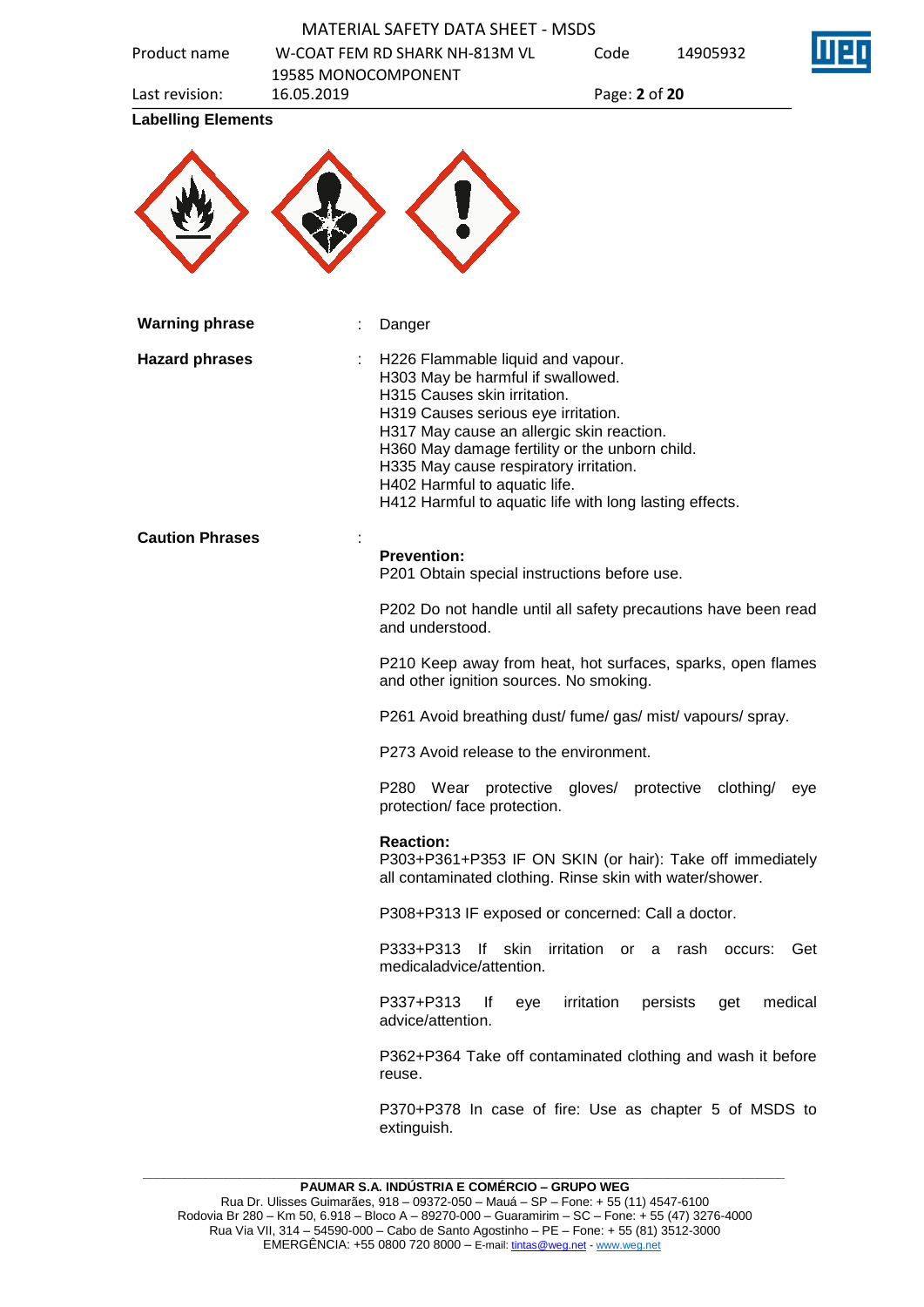| Product name   |            | W-COAT FEM RD SHARK NH-813M VL                                                                                                                           | Code | 14905932             |      |
|----------------|------------|----------------------------------------------------------------------------------------------------------------------------------------------------------|------|----------------------|------|
| Last revision: | 16.05.2019 | 19585 MONOCOMPONENT                                                                                                                                      |      | Page: 3 of 20        |      |
|                |            | Storage:<br>P403+P233 Store in a well<br>containertightly closed.                                                                                        |      | ventilated<br>place. | Keep |
|                |            | P403+P235 Store in a well ventilated place. Keep cool.                                                                                                   |      |                      |      |
|                |            | Treatmentand disposal of waste:<br>P501 Dispose of contents/container as chapter 13 of the<br>MSDS.                                                      |      |                      |      |
| Other hazard   |            | When heated above its flash point, this material will release<br>toxic vapors and flames, and can burn in open area if exposed<br>to an ignition source. |      |                      |      |

## 3. COMPOSITION AND INFORMATION ABOUT THE INGRENDIENTS

**Product type:** : : : : : Mixture

#### **Ingrendients that contribute to danger:**

| Product name                                      | CAS No.    | <b>Risck classification</b>                                                                                                                                                                                 | Concentration [%] |
|---------------------------------------------------|------------|-------------------------------------------------------------------------------------------------------------------------------------------------------------------------------------------------------------|-------------------|
| <b>BUTYL ACETATE</b>                              | 123-86-4   | Flammable liquids,<br>Category 3<br>Specific target organ<br>toxicity - Single<br>exposure,<br>Category 3<br>Hazardous to the<br>aquatic environment -<br>Acute,<br>Category 3                              | $>= 30 - 50$      |
| SOLVENT ACETATE<br><b>BUTYLGLYCOL</b>             | 112-07-2   | Acute toxicity -<br>Inhalation Inhalation,<br>Category 4<br>Acute toxicity Ingestion,<br>Category 4<br>Flammable liquids,<br>Category 4                                                                     | $>= 5 - < 10$     |
| <b>GLYCOL ETHYL</b><br><b>ACETATE SOLVENT (N)</b> | 111-15-9   | Flammable liquids,<br>Category 3<br>Reproductive toxicity,<br>Category 1B<br>Acute toxicity Ingestion,<br>Category 4<br>Acute toxicity Dermal,<br>Category 4<br>Acute toxicity<br>Inhalation,<br>Category 4 | $>= 1 - 5$        |
| <b>EPOXI RESIN</b>                                | 25085-99-8 | Serious eye                                                                                                                                                                                                 | $>= 1 - 5$        |

#### **\_\_\_\_\_\_\_\_\_\_\_\_\_\_\_\_\_\_\_\_\_\_\_\_\_\_\_\_\_\_\_\_\_\_\_\_\_\_\_\_\_\_\_\_\_\_\_\_\_\_\_\_\_\_\_\_\_\_\_\_\_\_\_\_\_\_\_\_\_\_\_\_\_\_\_\_\_\_\_\_\_\_\_\_\_\_\_\_\_\_\_\_\_ PAUMAR S.A. INDÚSTRIA E COMÉRCIO – GRUPO WEG**

Rua Dr. Ulisses Guimarães, 918 – 09372-050 – Mauá – SP – Fone: + 55 (11) 4547-6100 Rodovia Br 280 – Km 50, 6.918 – Bloco A – 89270-000 – Guaramirim – SC – Fone: + 55 (47) 3276-4000 Rua Via VII, 314 – 54590-000 – Cabo de Santo Agostinho – PE – Fone: + 55 (81) 3512-3000 EMERGËNCIA: +55 0800 720 8000 – E-mail[: tintas@weg.net](mailto:tintas@weg.net) - [www.weg.net](http://www.weg.net/)

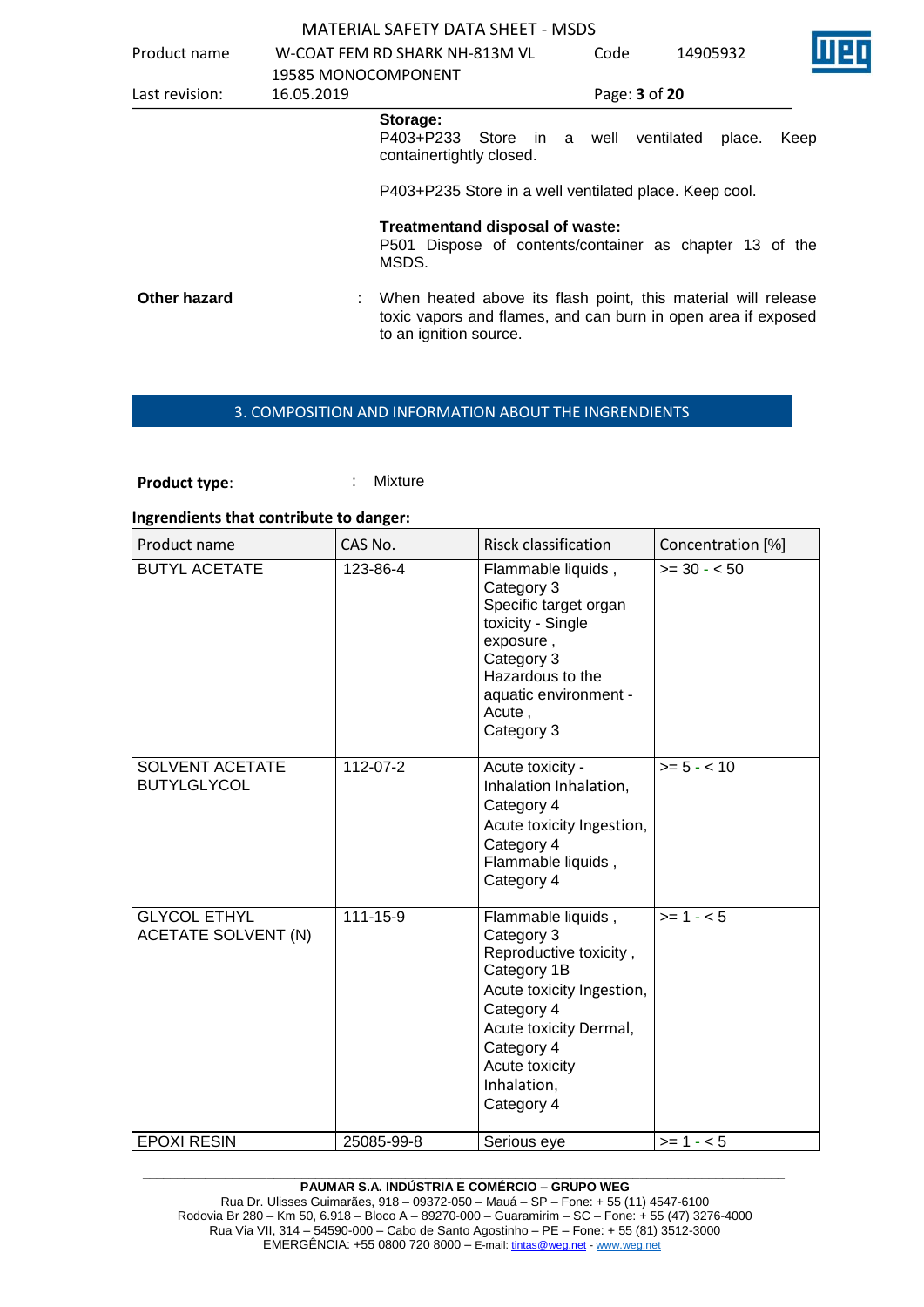Product name W-COAT FEM RD SHARK NH-813M VL



Code 14905932

|                                                            | 19585 MONOCOMPONENT |                                                                                                                                                                                                                                                                                                                            |            |
|------------------------------------------------------------|---------------------|----------------------------------------------------------------------------------------------------------------------------------------------------------------------------------------------------------------------------------------------------------------------------------------------------------------------------|------------|
| Last revision:<br>16.05.2019                               |                     | Page: 4 of 20                                                                                                                                                                                                                                                                                                              |            |
|                                                            |                     | damage/eye irritation,<br>Category 2A<br>Skin Corrosion/irritation                                                                                                                                                                                                                                                         |            |
|                                                            |                     | Category 2<br>Skin sensitization,<br>Category 1<br>Hazardous to the<br>aquatic environment -<br>Cronic,<br>Category 2<br>Hazardous to the<br>aquatic environment -<br>Acute,<br>Category 2                                                                                                                                 |            |
| <b>SOLVENT NAPHTHA</b><br>(PETROLEUM) LIGHT<br><b>AROM</b> | 64742-95-6          | Flammable liquids,<br>Category 3<br>Skin Corrosion/irritation                                                                                                                                                                                                                                                              | $>= 1 - 5$ |
|                                                            |                     | Category 2<br>Serious eye<br>damage/eye irritation,<br>Category 2A<br>Specific target organ<br>toxicity - Single<br>exposure,<br>Category 3<br>Aspiration hazard,<br>Category 1<br>Hazardous to the<br>aquatic environment -<br>Acute,<br>Category 2<br>Hazardous to the<br>aquatic environment -<br>Cronic,<br>Category 2 |            |
| SOLVENT DIACETONE<br><b>ALCOHOL</b>                        | 123-42-2            | Flammable liquids,<br>Category 3<br>Acute toxicity - Oral<br>Ingestion,<br>Category 5<br>Acute toxicity - Dermal,<br>Category 4<br>Serious eye<br>damage/eye irritation,<br>Category 2A<br>Specific target organ<br>toxicity - Single<br>exposure,<br>Category 3                                                           | $>= 1 - 5$ |
| SOLVENT BUTANOL                                            | 71-36-3             | Acute toxicity Ingestion,<br>Category 4<br>Skin Corrosion/irritation                                                                                                                                                                                                                                                       | $>= 1 - 5$ |

#### **\_\_\_\_\_\_\_\_\_\_\_\_\_\_\_\_\_\_\_\_\_\_\_\_\_\_\_\_\_\_\_\_\_\_\_\_\_\_\_\_\_\_\_\_\_\_\_\_\_\_\_\_\_\_\_\_\_\_\_\_\_\_\_\_\_\_\_\_\_\_\_\_\_\_\_\_\_\_\_\_\_\_\_\_\_\_\_\_\_\_\_\_\_ PAUMAR S.A. INDÚSTRIA E COMÉRCIO – GRUPO WEG**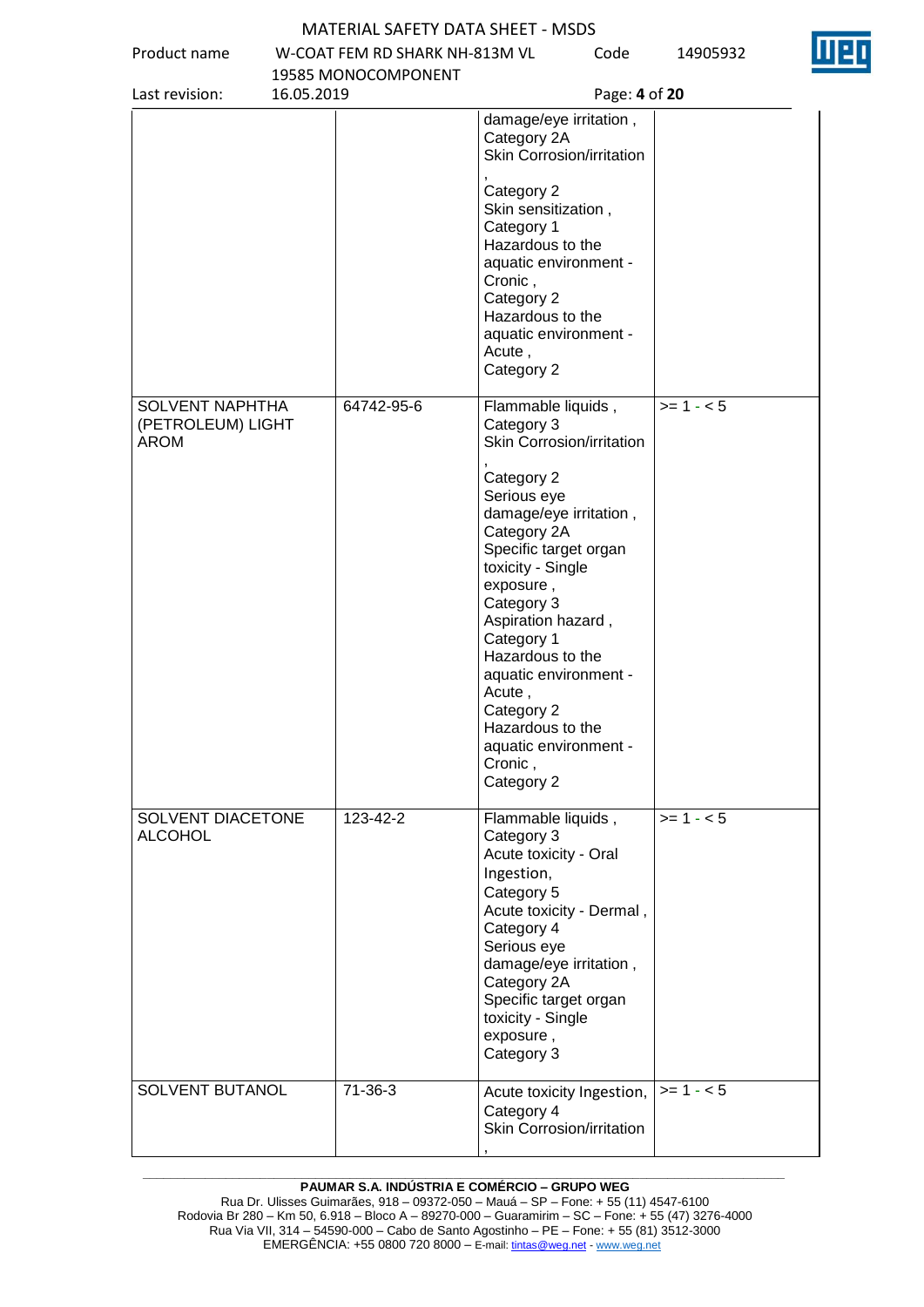Product name W-COAT FEM RD SHARK NH-813M VL

Code 14905932

| Last revision: | 19585 MONOCOMPONENT<br>16.05.2019 | Page: 5 of 20                                                                                                                                                                                                                                             |  |
|----------------|-----------------------------------|-----------------------------------------------------------------------------------------------------------------------------------------------------------------------------------------------------------------------------------------------------------|--|
|                |                                   | Category 2<br>Serious eye<br>damage/eye irritation,<br>Category 1<br>Specific target organ<br>toxicity - Single<br>exposure,<br>Category 3<br>Specific target organ<br>toxicity - Repeated<br>exposure,<br>Category 3<br>Flammable liquids,<br>Category 3 |  |

## 4. FIRST AID MEASURES

| <b>Inhalation</b>                                                        | : Take the victim to fresh air, keeping them rested and warm. If<br>breathing is irregular or has stopped, apply<br>artificial<br>respiration. Do not give anything orally. Seek medical<br>assistance immediately, bringing the product label whenever<br>possible.                                                                                                                                                                                                                       |
|--------------------------------------------------------------------------|--------------------------------------------------------------------------------------------------------------------------------------------------------------------------------------------------------------------------------------------------------------------------------------------------------------------------------------------------------------------------------------------------------------------------------------------------------------------------------------------|
| <b>Contact with the skin</b>                                             | : Remove the product with vegetal oil (cooking oil) and then<br>wash the skin thoroughly with plenty of water. Do not use<br>solvents or thinners. Seek medical attention in case of any<br>irritation or other symptoms.                                                                                                                                                                                                                                                                  |
| <b>Contact with the eyes</b>                                             | : Remove contact lenses, if wearing any. Flush the eyes with<br>running water for at least 15 minutes, holding the eyelids<br>apart. Seek medical assistance immediately, bringing the<br>product label with you.                                                                                                                                                                                                                                                                          |
| Ingestion                                                                | : Do not provoke vomiting. Consult with a doctor immediately.                                                                                                                                                                                                                                                                                                                                                                                                                              |
| <b>Most important symptoms</b><br>and effects, both acute and<br>delayed | : Headaches, dizziness, fatigue and in extreme cases, loss of<br>consciousness.                                                                                                                                                                                                                                                                                                                                                                                                            |
| Notes for the doctor                                                     | : Treat symptomatically. Do not induce vomiting because of risk<br>of aspiration of gastric contents into the lungs. Gastric lavage<br>is recommended when the patient ingests large quantities,<br>more than 5ml of the substance in its pure form. The toxic<br>potential of the quantity consumed must be evaluated in<br>relation to the risk of aspiration during gastric lavage.<br>Activated coal in solution could be useful. However, in some<br>cases the coal induces vomiting. |

## 5. FIRE-FIGHTING MEASURES

**Suitable extinguishing** : Water in mist form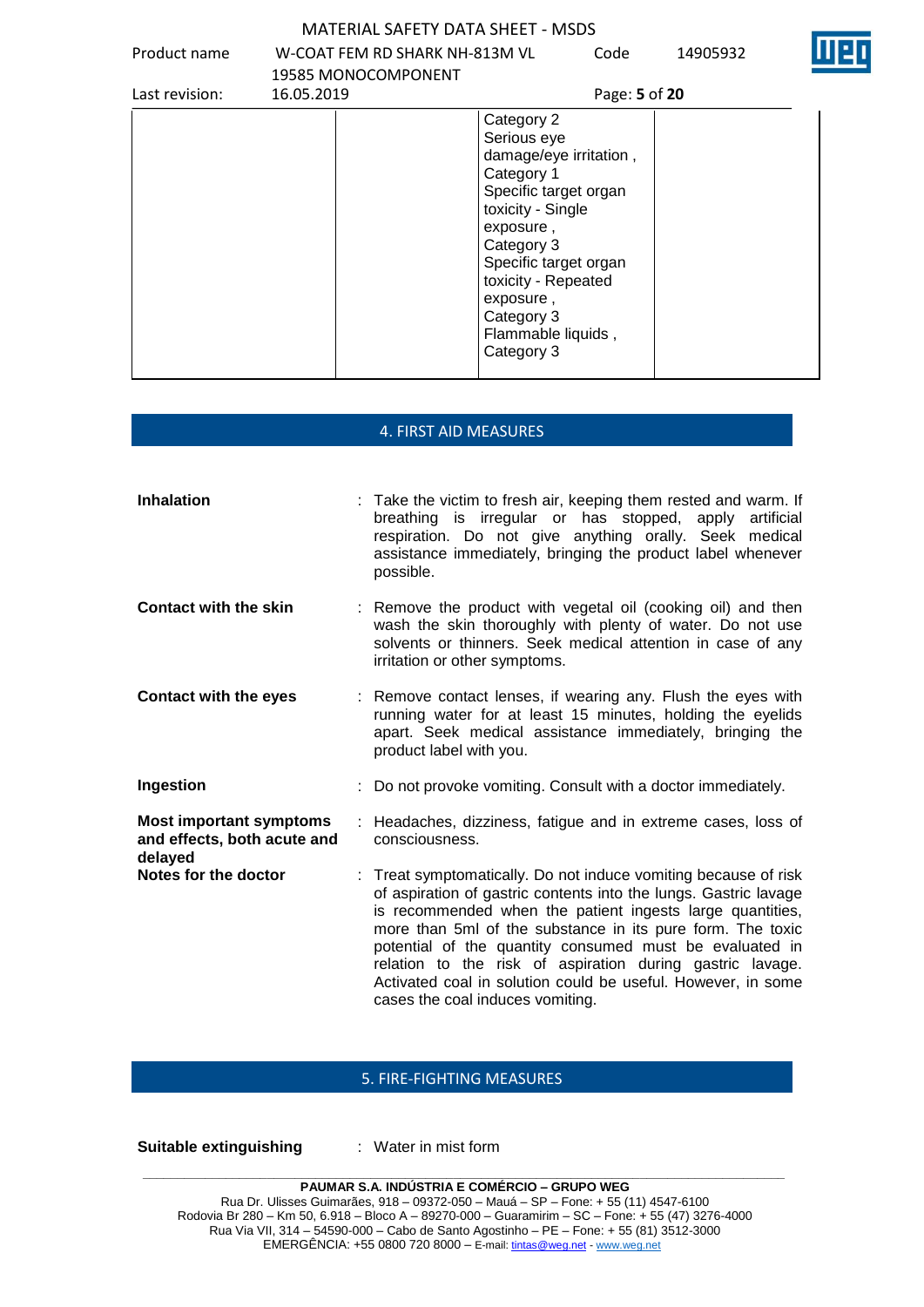|                                                   |            |    | <u>IVIA LEINAE JALEIT DATA JITEET</u>                                                                                                                                                                                                                                                                                                                                                                                                                                                                                                                                                                                                                                                                                     |               |          |  |
|---------------------------------------------------|------------|----|---------------------------------------------------------------------------------------------------------------------------------------------------------------------------------------------------------------------------------------------------------------------------------------------------------------------------------------------------------------------------------------------------------------------------------------------------------------------------------------------------------------------------------------------------------------------------------------------------------------------------------------------------------------------------------------------------------------------------|---------------|----------|--|
| Product name                                      |            |    | W-COAT FEM RD SHARK NH-813M VL                                                                                                                                                                                                                                                                                                                                                                                                                                                                                                                                                                                                                                                                                            | Code          | 14905932 |  |
|                                                   |            |    | 19585 MONOCOMPONENT                                                                                                                                                                                                                                                                                                                                                                                                                                                                                                                                                                                                                                                                                                       |               |          |  |
| Last revision:                                    | 16.05.2019 |    |                                                                                                                                                                                                                                                                                                                                                                                                                                                                                                                                                                                                                                                                                                                           | Page: 6 of 20 |          |  |
| methods                                           |            |    | Carbon dioxide (CO2)<br>Foam alcohol resistent<br>Dry chemical powder                                                                                                                                                                                                                                                                                                                                                                                                                                                                                                                                                                                                                                                     |               |          |  |
| <b>Extinguishing methods not</b><br>recommended   |            | ÷. | Direct water jet.                                                                                                                                                                                                                                                                                                                                                                                                                                                                                                                                                                                                                                                                                                         |               |          |  |
| <b>Specific dangers</b>                           |            |    | Flammable liquid and vapour. Dangerous when exposed to<br>heat or ignition source. Exposed packaging to the fire may<br>rupture due to the increased pressure with risk of a<br>subsequent explosion. The vapours are havier than the air<br>and spread close to the ground and it can move to the ignition<br>source and provoke fire or backspace of the flames. Avoid the<br>accumulation of vapours in depressions on the ground,<br>manholes, basement etc. The vapours and/or the particles<br>finely divided (spray) may form explosive mixtures with the air.<br>In case of burning of the product, it forms carbon and nitrogen<br>compounds. The inhalation of these subproducts may cause<br>damage to health. |               |          |  |
| Protective measures of the<br>fire fighting team. |            |    | The personnel involved in firefighting should wear self<br>contained breathing apparatus with positive pressure and full<br>protection clothes.                                                                                                                                                                                                                                                                                                                                                                                                                                                                                                                                                                           |               |          |  |
| <b>Specific methods</b>                           |            |    | Evacuate and isolate the area. Approach from fire with wind at<br>your back. Fight the fire to a secure distance. Remove the<br>packaging of the product from the fire area if this can be made<br>with safety. Chill sideways with water in form of fog all the<br>closed packaging near the fire. Avoid that the resulting water<br>from fire fighting reaches drains or waterways. Use dikes to<br>contain this water and eliminate it according to environmental<br>regulations.                                                                                                                                                                                                                                      |               |          |  |

# 6. SPILL / LEAK CONTROL PROCEDURES

### **Personal precautions, protective equipment and emergency procedures**

| For the emergency service<br>staff                      | : If specialized clothing is needed to combat the leak/spillage,<br>Section 8 should be consulted. All precautions described in<br>the following section must be followed.                                                                                                                                                                                                                                                                                                                                                                                          |
|---------------------------------------------------------|---------------------------------------------------------------------------------------------------------------------------------------------------------------------------------------------------------------------------------------------------------------------------------------------------------------------------------------------------------------------------------------------------------------------------------------------------------------------------------------------------------------------------------------------------------------------|
| For staff who are not part<br>of the emergency services | $\therefore$ No action should be taken that may generate danger to<br>people without adequate training and<br>qualifications. Understand the dangers of leaked/spilled<br>products. Use appropriate personal protective equipment -<br>see section 8. Evacuate surrounding areas. Isolate area and<br>keep onlookers away. Do not touch or walk through spilled<br>material. Eliminate all sources of ignition. Avoid breathing<br>vapor or mist. Provide adequate ventilation if possible. Wear<br>appropriate respiratory mask when ventilation is inadequate. In |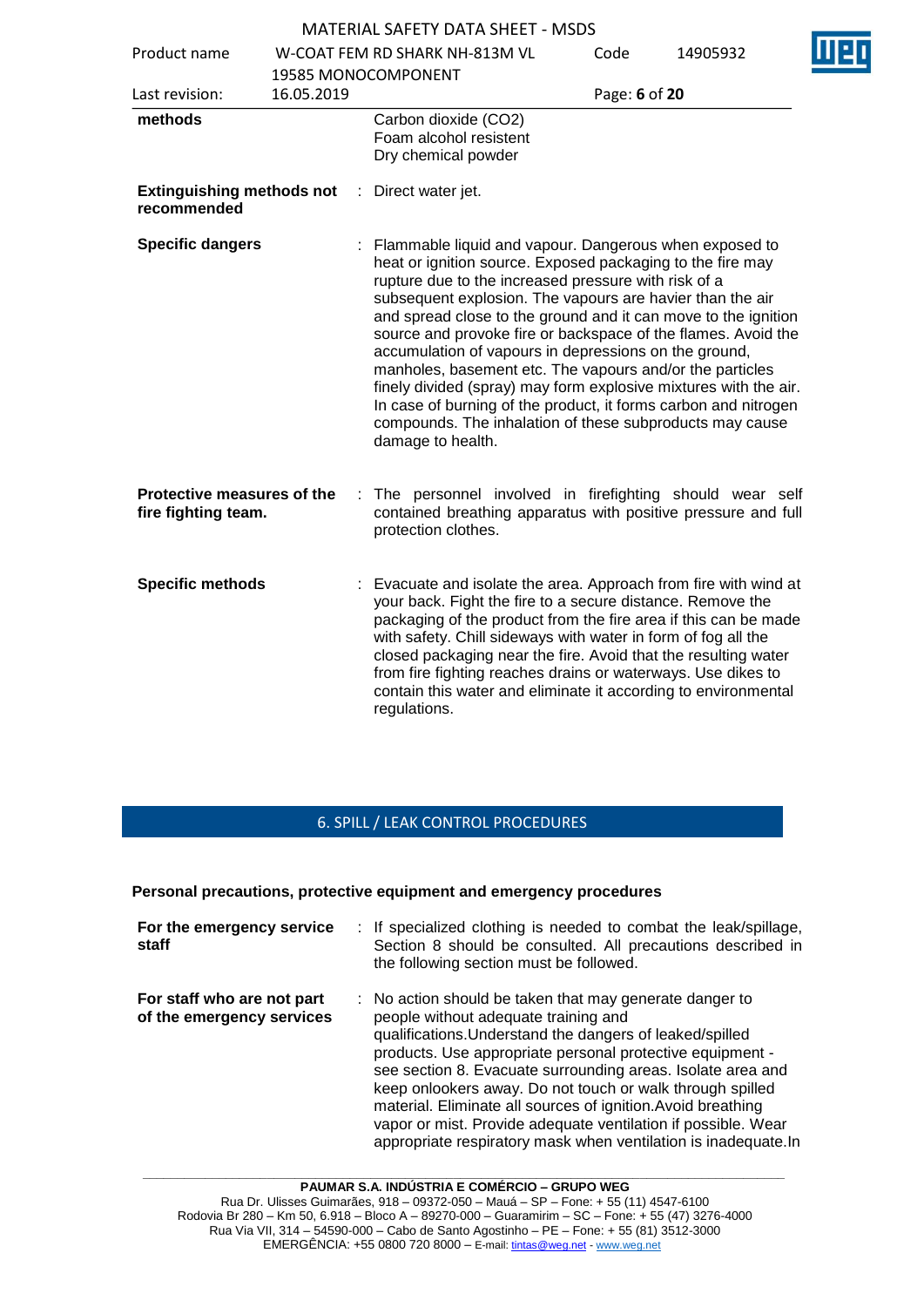|                                  |            | <b>MATLINAL SALLIT DATA SITLET - MSDS</b>                                                                                                                                                                                                                                                                                                                                                                                                                                                                                                                                                                                                                             |               |                      |  |
|----------------------------------|------------|-----------------------------------------------------------------------------------------------------------------------------------------------------------------------------------------------------------------------------------------------------------------------------------------------------------------------------------------------------------------------------------------------------------------------------------------------------------------------------------------------------------------------------------------------------------------------------------------------------------------------------------------------------------------------|---------------|----------------------|--|
| Product name                     |            | W-COAT FEM RD SHARK NH-813M VL<br>19585 MONOCOMPONENT                                                                                                                                                                                                                                                                                                                                                                                                                                                                                                                                                                                                                 | Code          | 14905932             |  |
| Last revision:                   | 16.05.2019 |                                                                                                                                                                                                                                                                                                                                                                                                                                                                                                                                                                                                                                                                       | Page: 7 of 20 |                      |  |
|                                  |            | accordance with characteristics of the location and/or area<br>and in relation to the amount of spilled/leaked product,<br>additional emergency measures may be taken under the<br>supervision of a trained professional.                                                                                                                                                                                                                                                                                                                                                                                                                                             |               |                      |  |
| <b>Environmental precautions</b> |            | : Prevent the product or the water used in the service reaches<br>waterways,<br>channels, drains, or galleries. In case of significant spill, retain<br>spi<br>lled liquid with inert material such as sand or earth. In<br>approprieate,<br>use absorbent materials such as sawdust, rags, vermiculites,<br>etc.                                                                                                                                                                                                                                                                                                                                                     |               |                      |  |
|                                  |            | Methods and materials for containment and cleaning                                                                                                                                                                                                                                                                                                                                                                                                                                                                                                                                                                                                                    |               |                      |  |
| Large spills / leaks             |            | Understand<br>the<br>products. Approaching the site with the wind from behind. Stop<br>leak if this can be done safely. Prevent from entering holes /<br>depressions in the floor. If this happens to provide ventilation.<br>Confine the spill in a dike away from the leak point for later<br>disposal. Remove local packaging from the spills site. Use anti<br>sparkling tools and explosion-proof equipment to collect the<br>product. All equipment used when handling the product must<br>be electrically grounded. Soak up with an inert dry material<br>(sand, vermiculite) placing the same in a suitable container for<br>later disposal - see chapter 13. | dangers       | leaked/spilled<br>οf |  |
| <b>Small spills / leaks</b>      |            | Stop the leak if this can be done safely. Cover up spillage in a<br>tarp to prevent the spread by wind or rain. Use antifaiscantes<br>tools and explosion-proof equipment properly grounded to<br>collect the product. Place the material collected in dry, clean<br>and properly identified containers. Cap the container loosened<br>so removing them from the spill site. Avoid formation of dust.<br>Remove the packaging from the spill site. If there is product<br>disposal need refer to chapter 13                                                                                                                                                           |               |                      |  |
|                                  |            | Contain and collect the material of the leak with absorbent<br>materials and non-combustible, such as sand, earth,<br>vermiculite, calcined diatomite, etc. in a waste container in<br>accordance with local regulations.                                                                                                                                                                                                                                                                                                                                                                                                                                             |               |                      |  |

# 7. HANDLING AND STORAGE

#### **Precautions for safe handling**

| Instructions for safe<br>treatment      | : Use individual protective equipment. Emergency showers and<br>eye wash basins must be installed in locations of use and<br>storage. |
|-----------------------------------------|---------------------------------------------------------------------------------------------------------------------------------------|
| <b>Precautions for safe</b><br>handling | : Use appropriate personal protective equipment - see section<br>8; The product handling should occur in places with good             |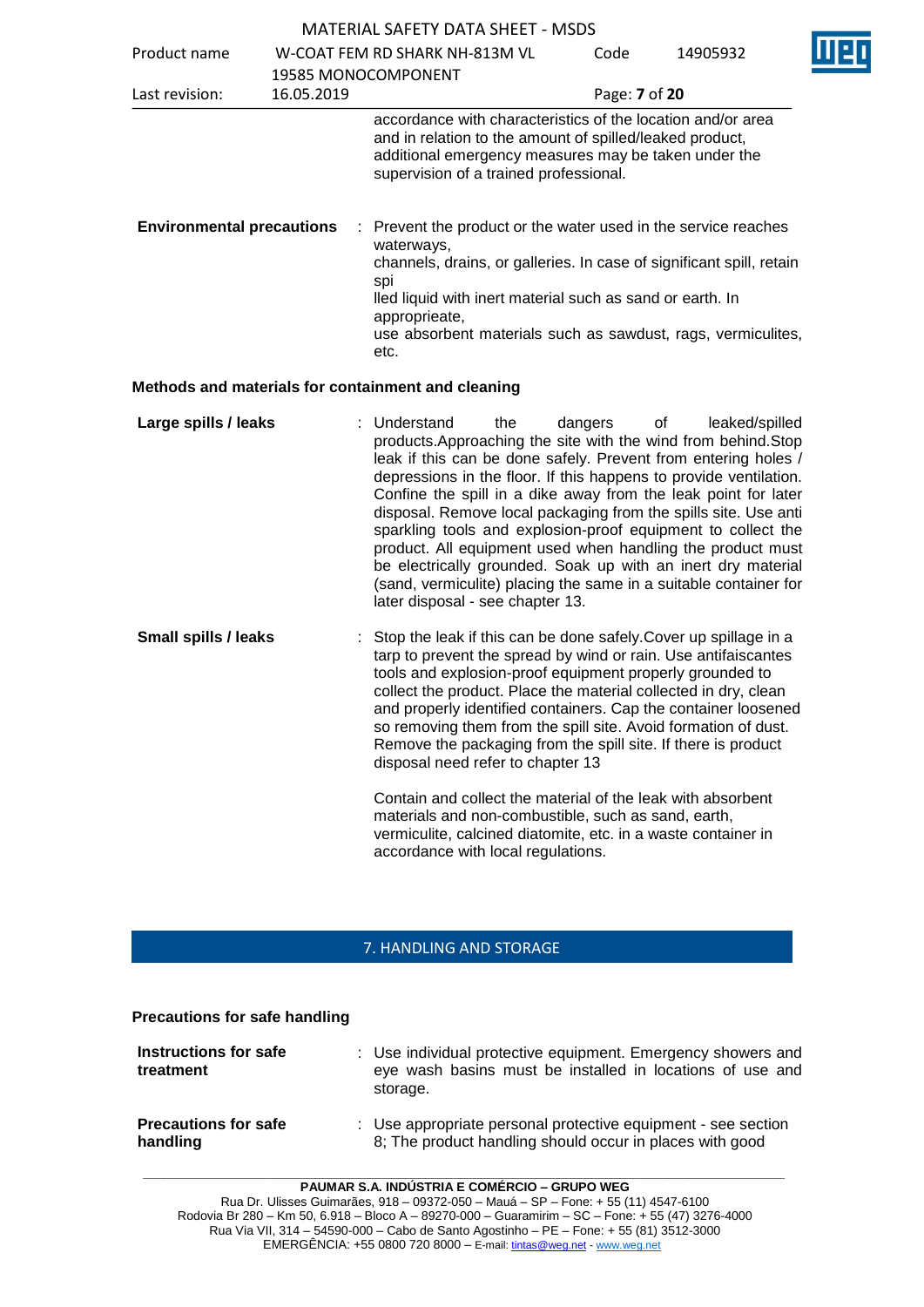Product name W-COAT FEM RD SHARK NH-813M VL

Code 14905932

| Product name                             |            | W-COAT FEM RD SHARK NH-813M VL                                                                                                                                                                                                                                                                                                                                                                                                                                                                                                                                                                                                                                                                                                                                                                                                                                                                                                                                                                                                                                                                                                                                                                                                                                                                                                                                                                                                                                                                      | code          | 14905932 |
|------------------------------------------|------------|-----------------------------------------------------------------------------------------------------------------------------------------------------------------------------------------------------------------------------------------------------------------------------------------------------------------------------------------------------------------------------------------------------------------------------------------------------------------------------------------------------------------------------------------------------------------------------------------------------------------------------------------------------------------------------------------------------------------------------------------------------------------------------------------------------------------------------------------------------------------------------------------------------------------------------------------------------------------------------------------------------------------------------------------------------------------------------------------------------------------------------------------------------------------------------------------------------------------------------------------------------------------------------------------------------------------------------------------------------------------------------------------------------------------------------------------------------------------------------------------------------|---------------|----------|
| Last revision:                           | 16.05.2019 | 19585 MONOCOMPONENT                                                                                                                                                                                                                                                                                                                                                                                                                                                                                                                                                                                                                                                                                                                                                                                                                                                                                                                                                                                                                                                                                                                                                                                                                                                                                                                                                                                                                                                                                 | Page: 8 of 20 |          |
|                                          |            | natural ventilation or with the presence of local exhaust<br>ventilation; The electrical installations must comply with the<br>International Electrical Commission Standards (IEC), ABNT<br>Standards (Brazilian Association of Technical Standards),<br>taking into account the results of the classification area study<br>for the local and/or product instalation.<br>Use anti-sparking tools when handling the product; In transfer<br>operations, metal containers must be used and all containers<br>must be properly grounded to avoid sparkling by the<br>accumulation of static energy; Handle and use away from hot<br>surfaces, sparks, open flames, and other sources of ignition.<br>Do not smoke; Do not ingest. Avoid inhalation of vapors or<br>smoke as well as avoid contact with eyes, skin and clothing;<br>Eating and drinking should be prohibited in the area where the<br>material is handled, stored and processed. Workers should<br>wash their hands before eating, drinking and smoking.<br>Remove contaminated clothing and protective equipment<br>before entering food areas; After use keep the product in its<br>original packaging, sealed; Empty containers may be<br>hazardous and should be disposed of properly. Do not reuse<br>the packaging; Emergency showers and eye washer should be<br>installed in the use and storage places.<br>Do not handle the product until you have read and understood<br>all safety precautions contained in this document. |               |          |
| <b>Fire protection</b>                   |            | Only use in well-ventilated locations, to prevent accumulation<br>of vapors in explosive concentrations. All conductive elements<br>of the system, in contact with the product, must be electrically<br>grounded Keep away from heat and sources of ignition. Tools<br>that do not produce sparks should be used. Do not smoke.                                                                                                                                                                                                                                                                                                                                                                                                                                                                                                                                                                                                                                                                                                                                                                                                                                                                                                                                                                                                                                                                                                                                                                     |               |          |
| <b>Storage conditions</b>                |            |                                                                                                                                                                                                                                                                                                                                                                                                                                                                                                                                                                                                                                                                                                                                                                                                                                                                                                                                                                                                                                                                                                                                                                                                                                                                                                                                                                                                                                                                                                     |               |          |
| Substances to be avoid                   |            | : Keep away from oxidising agents, strong acid solutions and<br>strong alkaline solutions.                                                                                                                                                                                                                                                                                                                                                                                                                                                                                                                                                                                                                                                                                                                                                                                                                                                                                                                                                                                                                                                                                                                                                                                                                                                                                                                                                                                                          |               |          |
| <b>Storage conditions</b>                |            | : The electrical installation must comply with NEC(National<br>Electrical Code) or IEC (International Electrical Commission)<br>standards and/or those of the ABNT (Brazilian Association of<br>Technical Standards). The floor of the storage area must be<br>impermeable, non-combustible and must have ditches that<br>allow run off into the containment reservoir. Storage tanks<br>must be surrounded by embankments and have drains in case<br>of leakage.                                                                                                                                                                                                                                                                                                                                                                                                                                                                                                                                                                                                                                                                                                                                                                                                                                                                                                                                                                                                                                   |               |          |
| <b>Appropriate storage</b><br>conditions |            | : Store the material in covered, dry, well ventilated and<br>identified areasKeep out of direct sunlight. Store in a closed<br>container.                                                                                                                                                                                                                                                                                                                                                                                                                                                                                                                                                                                                                                                                                                                                                                                                                                                                                                                                                                                                                                                                                                                                                                                                                                                                                                                                                           |               |          |
| Inappropriate storage<br>conditions      |            | : Exposed to elevated temperatures, sun and rain. Close to<br>oxidizing agents. Close to food. Close to sources of heat and<br>ignition.                                                                                                                                                                                                                                                                                                                                                                                                                                                                                                                                                                                                                                                                                                                                                                                                                                                                                                                                                                                                                                                                                                                                                                                                                                                                                                                                                            |               |          |
| <b>Materials to avoid</b>                |            | : Do not store with explosive materials, flammableand/or toxic<br>gases, oxidizing, corrosive substances, or materials that may<br>generate spontaneous combustion.                                                                                                                                                                                                                                                                                                                                                                                                                                                                                                                                                                                                                                                                                                                                                                                                                                                                                                                                                                                                                                                                                                                                                                                                                                                                                                                                 |               |          |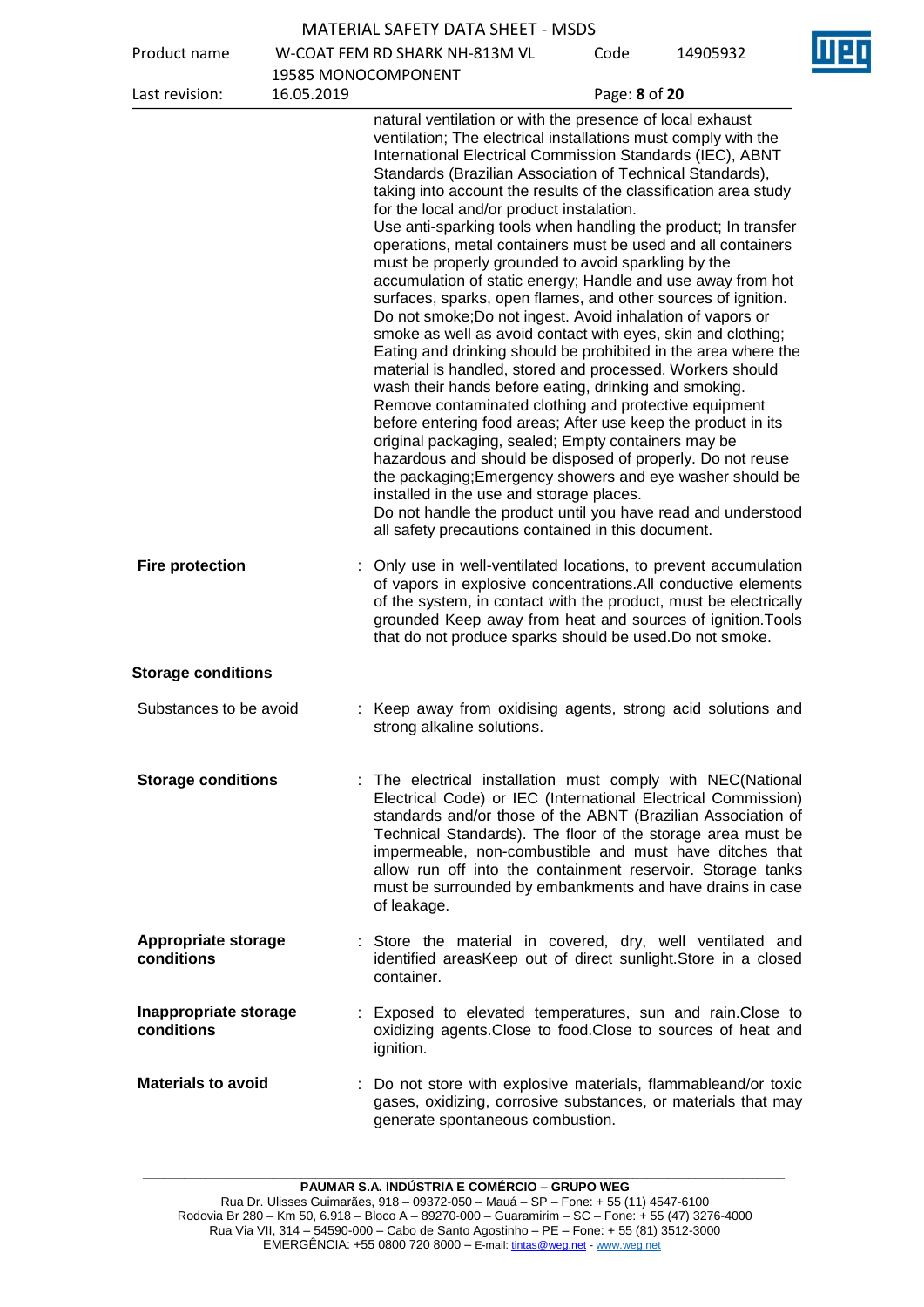| Product name                              |            | W-COAT FEM RD SHARK NH-813M VL       | Code          | 14905932 |  |
|-------------------------------------------|------------|--------------------------------------|---------------|----------|--|
|                                           |            | 19585 MONOCOMPONENT                  |               |          |  |
| Last revision:                            | 16.05.2019 |                                      | Page: 9 of 20 |          |  |
| Secure packaging materials                |            |                                      |               |          |  |
| <b>Recommended packaging</b><br>materials |            | Amber type glass.<br>Metal packaging |               |          |  |
| Packaging materials to be<br>avoided      |            | : Certain plastic materials          |               |          |  |

#### 8. EXPOSURE CONTROL – PERSONAL PROTECTION

The information in this chapter contain general guidelines. Chapter 1 should be consulted for any information on the recommended use of this product in different scenarios of exposure.

**Engineering control measures** : Preferably use the product in adequate application cabin. In case it is not possible, provide exhaustion/ventilation enough to keep the concentration of the agents indicated in this section under the limits of tolerance (L.T.), otherwise, use adequate respiratory protection equipment. The engineering controls should keep the concentrations of gas/vapour under the limit of LEL - Lower Explosive Limit (see section 9). Use equipment explosion proof.

#### **Control parameters**

#### **Occupational Exposure Limits**

| <b>Name</b>                                                | CAS No.        | <b>TLV/TWA</b> | <b>TLV/STEL</b> | <b>TLV/TETO</b> | <b>Source</b> |
|------------------------------------------------------------|----------------|----------------|-----------------|-----------------|---------------|
| <b>BUTYL ACETATE</b>                                       | 123-86-4       | $150$ ppm      |                 |                 | <b>ACGIH</b>  |
| SOLVENT ACETATE<br><b>BUTYLGLYCOL</b>                      | $112 - 07 - 2$ | 20 ppm         |                 |                 | <b>ACGIH</b>  |
| <b>GLYCOL ETHYL</b><br>ACETATE SOLVENT (N)                 | $111 - 15 - 9$ | 5 ppm          |                 |                 | <b>ACGIH</b>  |
| <b>EPOXI RESIN</b>                                         | 25085-99-8     |                |                 |                 |               |
| <b>SOLVENT NAPHTHA</b><br>(PETROLEUM) LIGHT<br><b>AROM</b> | 64742-95-6     | $100$ ppm      |                 |                 | <b>ACGIH</b>  |
| SOLVENT DIACETONE<br><b>ALCOHOL</b>                        | 123-42-2       | 50 ppm         |                 |                 | <b>ACGIH</b>  |
| SOLVENT BUTANOL                                            | 71-36-3        | 20 ppm40 ppm   |                 |                 | ACGIHNR15     |

\*PPM - parts of vapour or gas per million of parts of contaminated air

\*\*MG/m<sup>3</sup> - miligrams per cubic meter of air.

#### **Personal protective equipment required**

**Respiratory protection** : In case of the concentrations are above the indicated tolerance limits, the use of appropriated mask is necessary for this goal (half-face mask or full face mask with filter to organic vapors and acid gases).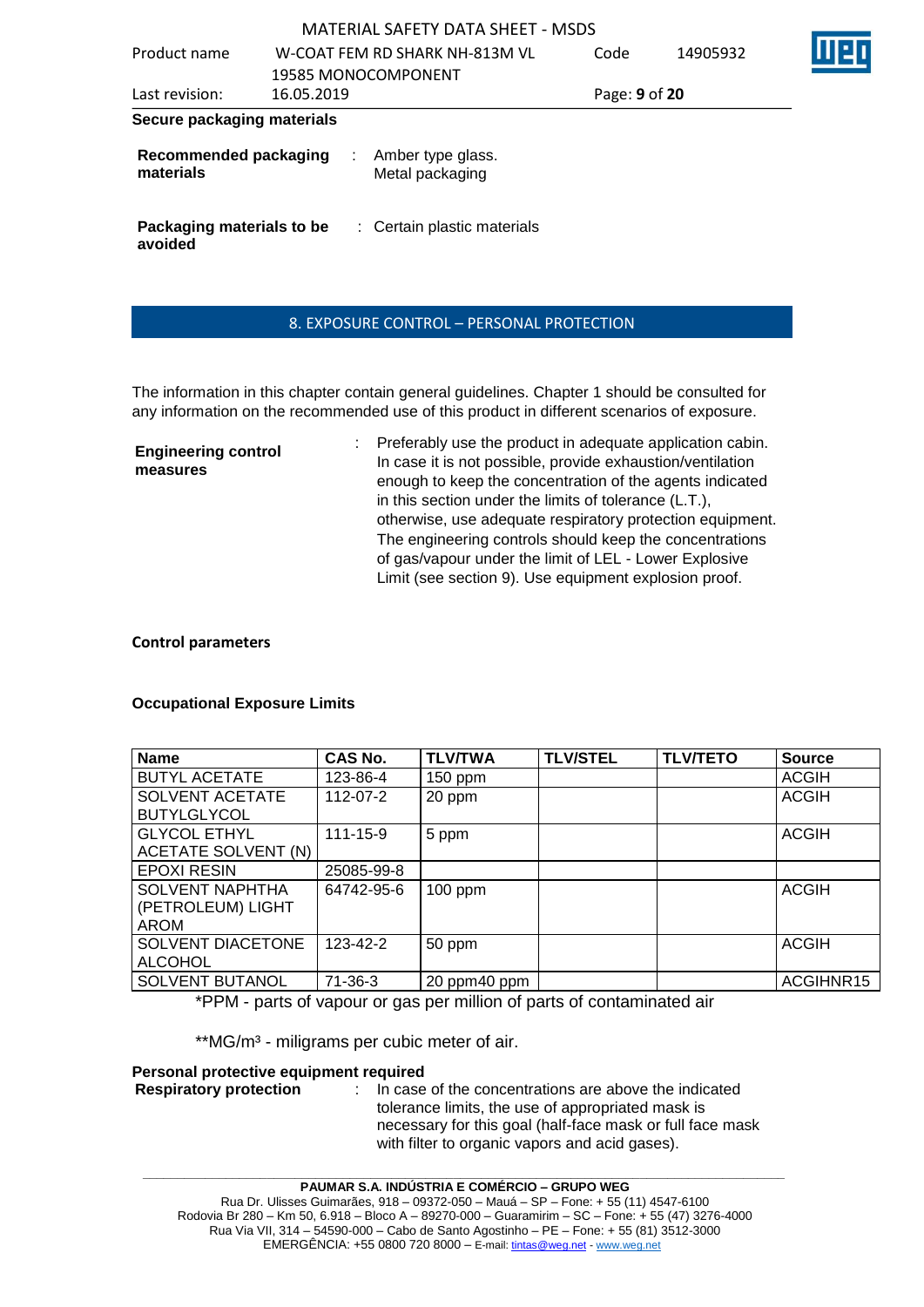| Last revision: | 16.05.2019                        | Page: <b>10 of 20</b> |          |     |
|----------------|-----------------------------------|-----------------------|----------|-----|
|                | 19585 MONOCOMPONENT               |                       |          |     |
| Product name   | W-COAT FEM RD SHARK NH-813M VL    | Code                  | 14905932 | M20 |
|                | MATERIAL SAFETY DATA SHEET - MSDS |                       |          |     |

| Eye protection                  | : Use hermetic goggles to protect against liquid splashes.                                                                                                                                                                         |
|---------------------------------|------------------------------------------------------------------------------------------------------------------------------------------------------------------------------------------------------------------------------------|
| <b>Body and skin protection</b> | : It is recommended the use of apron barber type to<br>protecting upper limbs, trunk and lower limbs in case of<br>splash. In case of risk of static electricity generation the<br>cloth should be antistatic, includin the apron. |

## 9. PHYSICAL AND CHEMICAL PROPERTIES

| Form                                     |    | Liquid                          |
|------------------------------------------|----|---------------------------------|
| <b>State of matter</b>                   | t  | Liquid                          |
| Color                                    |    | Gray                            |
| Odour                                    |    | <b>Distinctive</b>              |
| <b>Odour limit</b>                       |    | Not applicable                  |
| рH                                       |    | Not applicable                  |
| <b>Melting point</b>                     |    | Data not available.             |
| <b>Boiling point</b>                     |    | Data not available.             |
| <b>Flash Point (Open cup)</b>            |    | 28 °C                           |
| <b>Evaporation rate</b>                  |    | Data not available.             |
| <b>Inflammation point</b>                |    | Method: Data not available.     |
| <b>Upper explosive limit</b>             | t  | Data not available.             |
| Lower explosive limit                    |    | Data not available.             |
| Vapor pressure                           |    | Data not available.             |
| <b>Density</b>                           |    | $0,90 - 1,00$ g/cm <sup>3</sup> |
| Solubility(ies)                          | ÷  | Water-insoluble                 |
| N-octano /water partition<br>coefficient | t. | Data not available.             |
| <b>Auto flammability</b>                 |    | Data not available.             |
| Cinematic viscosity (25°C)               | ÷. | 16 - 18 s CF4                   |
| <b>Vapor density</b>                     | t  | Data not available.             |

**Decomposition temperature** :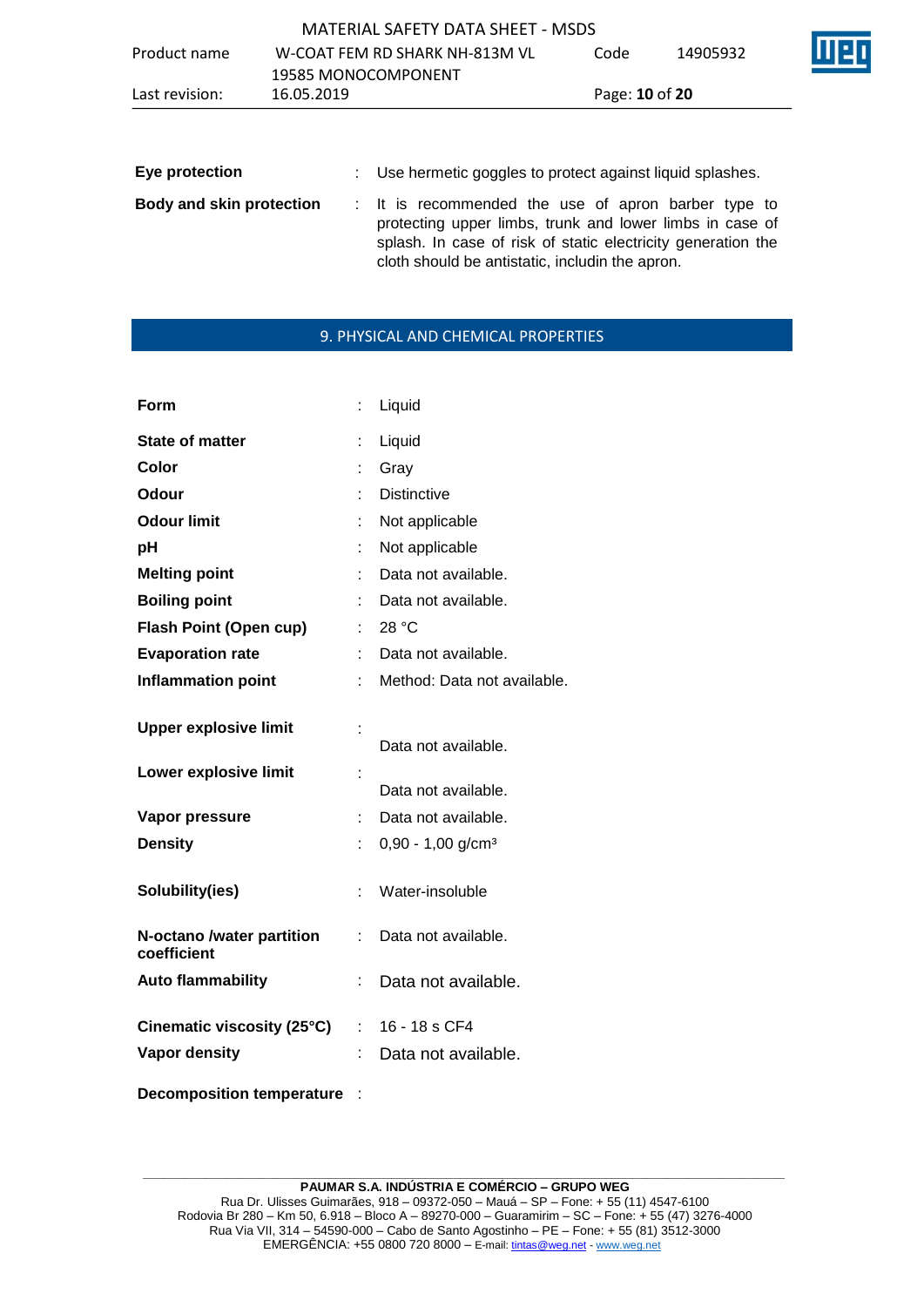Product name W-COAT FEM RD SHARK NH-813M VL Code 14905932

## 10. STABILITY AND REACTIVITY

| <b>Reactivity</b>                              | : Presents no reactivity at room temperature and under normal<br>conditions of use.                                                                                                                         |
|------------------------------------------------|-------------------------------------------------------------------------------------------------------------------------------------------------------------------------------------------------------------|
| <b>Chemical stability</b>                      | : Stable at room temperature and under normal conditions of<br>use. Unstable at temperatures above the flash point.                                                                                         |
| <b>Possibility of dangerous</b><br>reactions   | : Presents no reactivity at room temperature and under normal<br>conditions of use.<br>None when the product is stored, applied and processed<br>correctly.                                                 |
| Need to add additives and<br><i>inhibitors</i> | : Not necessary.                                                                                                                                                                                            |
| <b>Conditions to avoid</b>                     | : Extreme heat and open flame.                                                                                                                                                                              |
| Incompatible materials                         | : Do not store with explosive materials, flammableand/or toxic<br>gases, oxidizing, corrosive substances, or materials that may<br>generate spontaneous combustion.<br>Plastic materials soluble in Xylene. |

| Dangerous products of | : Produces noxious gases such as carbon monoxide (CO), |  |  |  |  |
|-----------------------|--------------------------------------------------------|--|--|--|--|
| decomposition         | carbon dioxide (CO2) and nitrogen oxides (NOx).        |  |  |  |  |

#### 11. TOXICOLOGICAL INFORMATION

#### **Components BUTYL ACETATE**

| Acute toxicity by oral<br>use                                 | : Test species<br>DL50<br>Observations                           | Rat<br>14.000 mg/kg                 |
|---------------------------------------------------------------|------------------------------------------------------------------|-------------------------------------|
| <b>Acute toxicity by</b><br>inhalation                        | : Test species<br>DL50<br>Observations                           | Rat<br>$21 \text{ mg}/14 \text{ h}$ |
| <b>Acute toxicity by</b><br>cutaneous use                     | : Test species<br>DL50<br>Observations                           | Rabbit<br>14.080 mg/kg              |
| <b>Acute toxicity (other</b><br>methods of<br>administration) | : Test species<br><b>DL50</b><br>LC50<br>Non-standard unit value | Data not available.                 |
| <b>Corrosion/irritation of</b><br>skin                        | ∶ Data not available.                                            |                                     |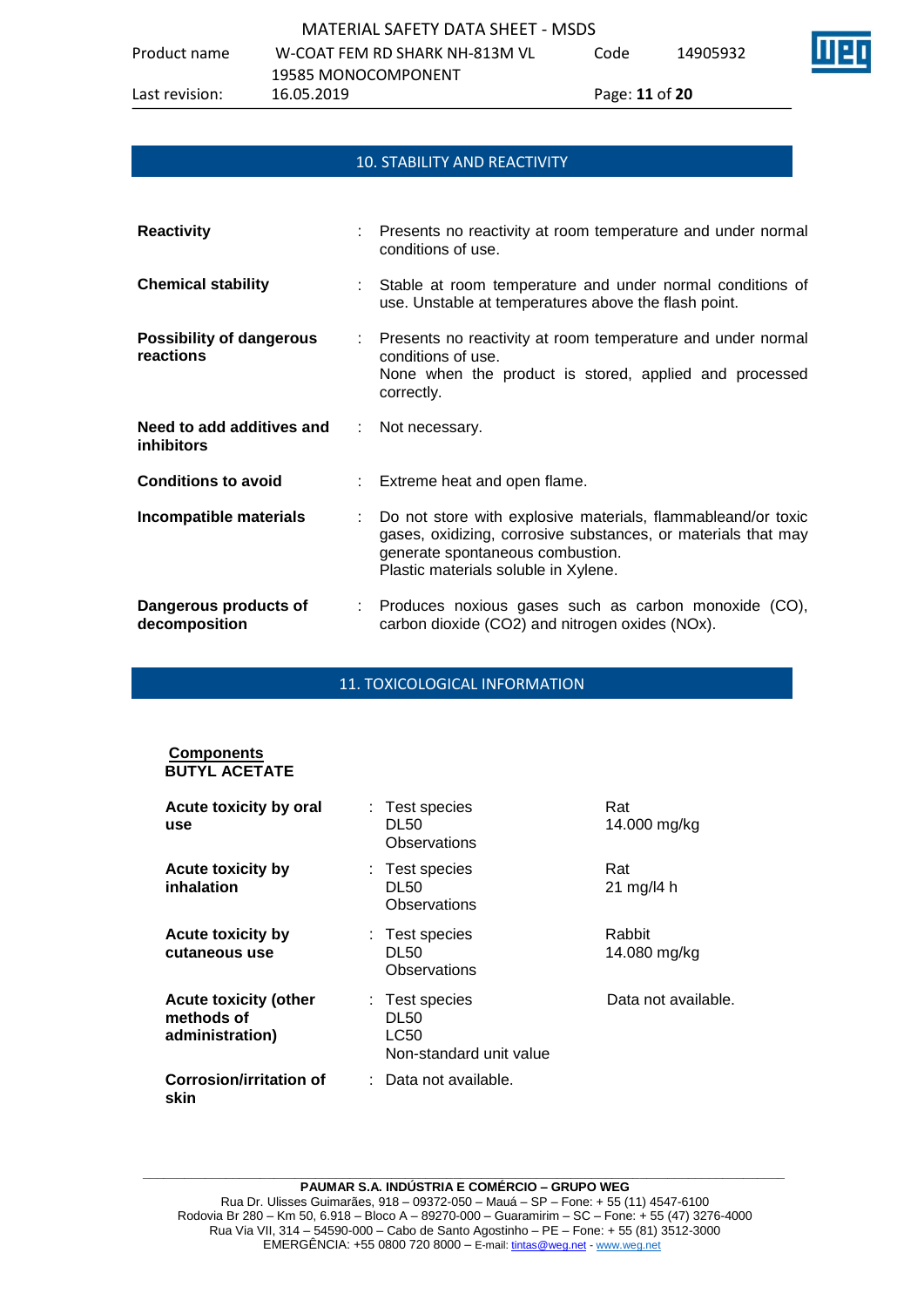| Product name                                                  |                                   | W-COAT FFM RD SHARK NH-813M VL                      | Code           | 14905932                                                     |  |
|---------------------------------------------------------------|-----------------------------------|-----------------------------------------------------|----------------|--------------------------------------------------------------|--|
| Last revision:                                                | 19585 MONOCOMPONENT<br>16.05.2019 |                                                     | Page: 12 of 20 |                                                              |  |
| Serious eye damage/eye<br>irritation                          |                                   | : Data not available.                               |                |                                                              |  |
| <b>Respiratory or dermal</b><br>sensitivity                   |                                   | : Data not available.                               |                |                                                              |  |
| <b>Mutageneses</b>                                            |                                   | : Data not available.                               |                |                                                              |  |
| Carcinogenicity                                               |                                   | : Data not available.                               |                |                                                              |  |
| <b>Toxic effects for</b><br>reproduction                      |                                   | $\therefore$ Data not available.                    |                |                                                              |  |
| Specific target organ<br>toxicity (STOT) - single<br>exposure |                                   | alter human function for a short period of exposure |                | : Passengers effects on organ target. These are effects that |  |
| Specific target organ<br>toxicity (STOT) - repeat<br>exposure |                                   | : Data not available.                               |                |                                                              |  |
| Aspiration hazard                                             |                                   | : Data not available.                               |                |                                                              |  |

| Acute toxicity by oral<br>use                                 |    | Test species<br><b>DL50</b><br><b>Observations</b>                      | Rat<br>2.400 mg/kg    |
|---------------------------------------------------------------|----|-------------------------------------------------------------------------|-----------------------|
| <b>Acute toxicity by</b><br>inhalation                        |    | : Test species<br><b>DL50</b><br>Observations                           | Data not available.   |
| Acute toxicity by<br>cutaneous use                            |    | : Test species<br><b>DL50</b><br><b>Observations</b>                    | Rabbit<br>1.500 mg/kg |
| <b>Acute toxicity (other</b><br>methods of<br>administration) |    | : Test species<br><b>DL50</b><br><b>LC50</b><br>Non-standard unit value | Data not available.   |
| <b>Corrosion/irritation of</b><br>skin                        |    | : Data not available.                                                   |                       |
| Serious eye damage/eye<br>irritation                          |    | : Data not available.                                                   |                       |
| <b>Respiratory or dermal</b><br>sensitivity                   | t. | Data not available.                                                     |                       |
| <b>Mutageneses</b>                                            |    | Data not available.                                                     |                       |
| Carcinogenicity                                               |    | Data not available.                                                     |                       |
| <b>Toxic effects for</b><br>reproduction                      |    | Data not available.                                                     |                       |
| Specific target organ<br>toxicity (STOT) - single             |    | Data not available.                                                     |                       |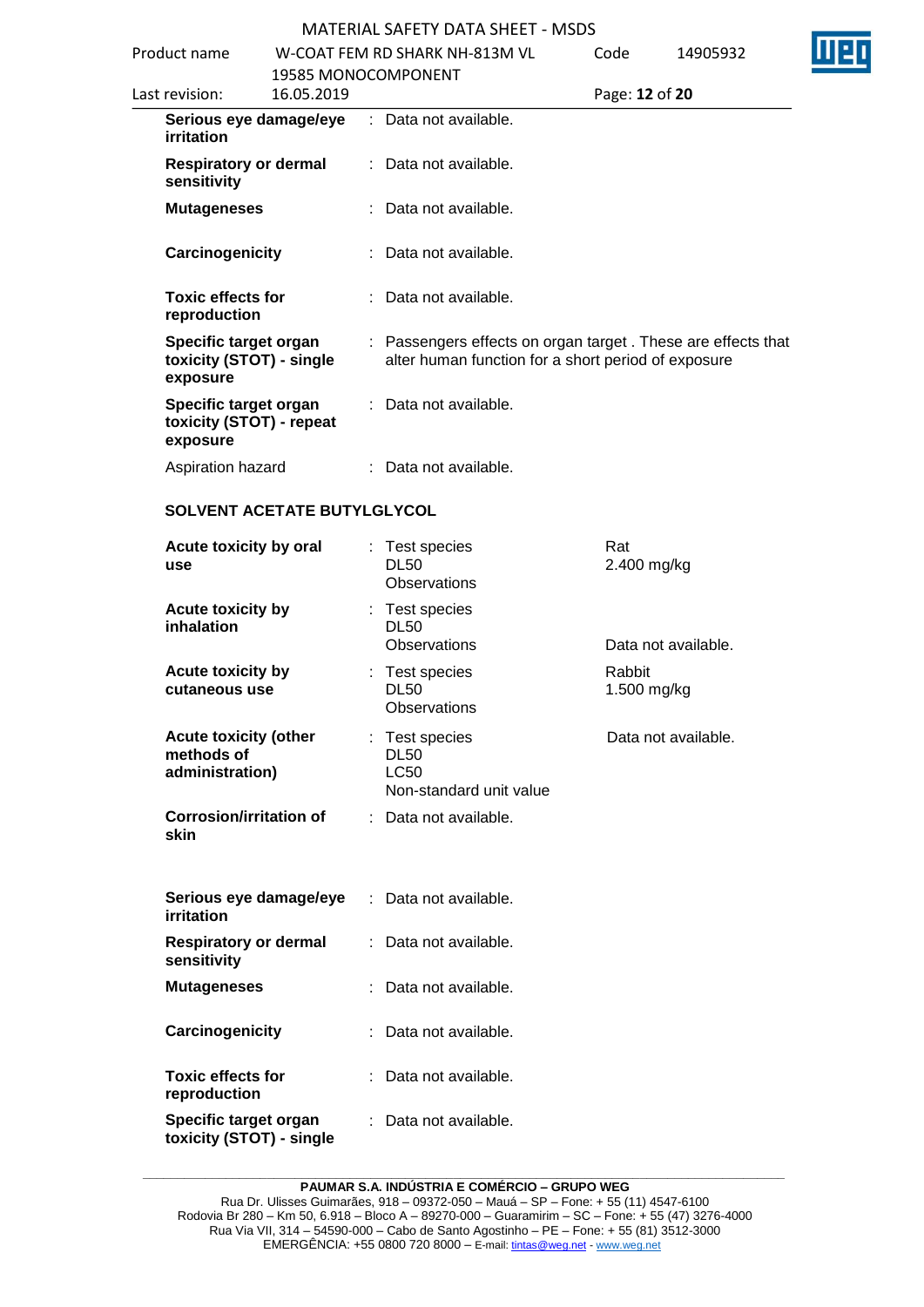| <b>MATERIAL SAFETY DATA SHEET - MSDS</b> |  |
|------------------------------------------|--|
|------------------------------------------|--|

| Product name                                                  |            |   | MATERIAL SAFETY DATA SHEET - MSDS<br>W-COAT FEM RD SHARK NH-813M VL                                                                | Code                   | 14905932            |
|---------------------------------------------------------------|------------|---|------------------------------------------------------------------------------------------------------------------------------------|------------------------|---------------------|
|                                                               |            |   | 19585 MONOCOMPONENT                                                                                                                |                        |                     |
| Last revision:                                                | 16.05.2019 |   |                                                                                                                                    | Page: 13 of 20         |                     |
| exposure                                                      |            |   |                                                                                                                                    |                        |                     |
| Specific target organ<br>toxicity (STOT) - repeat<br>exposure |            |   | : Data not available.                                                                                                              |                        |                     |
| Aspiration hazard                                             |            |   | : Data not available.                                                                                                              |                        |                     |
| <b>GLYCOL ETHYL ACETATE SOLVENT (N)</b>                       |            |   |                                                                                                                                    |                        |                     |
| Acute toxicity by oral<br>use                                 |            |   | Test species<br><b>DL50</b><br>Observations                                                                                        | Rat<br>2.700 mg/kg     |                     |
| Acute toxicity by<br>inhalation                               |            |   | Test species<br><b>DL50</b><br><b>Observations</b>                                                                                 |                        | Data not available. |
| <b>Acute toxicity by</b><br>cutaneous use                     |            |   | Test species<br><b>DL50</b><br>Observations                                                                                        | Rabbit<br>10.200 mg/kg |                     |
| <b>Acute toxicity (other</b><br>methods of<br>administration) |            | t | Test species<br><b>DL50</b><br><b>LC50</b><br>Non-standard unit value                                                              |                        | Data not available. |
| <b>Corrosion/irritation of</b><br>skin                        |            |   | : Data not available.                                                                                                              |                        |                     |
| Serious eye damage/eye<br>irritation                          |            |   | : Data not available.                                                                                                              |                        |                     |
| <b>Respiratory or dermal</b><br>sensitivity                   |            |   | : Data not available.                                                                                                              |                        |                     |
| <b>Mutageneses</b>                                            |            |   | : Data not available.                                                                                                              |                        |                     |
| Carcinogenicity                                               |            |   | : Data not available.                                                                                                              |                        |                     |
| <b>Toxic effects for</b><br>reproduction                      |            |   | : That is assumed that produces an adverse effect on the<br>fitness or reproductive capacity or the development of human<br>beings |                        |                     |
| Specific target organ<br>toxicity (STOT) - single<br>exposure |            |   | : Data not available.                                                                                                              |                        |                     |
| Specific target organ<br>toxicity (STOT) - repeat<br>exposure |            |   | : Data not available.                                                                                                              |                        |                     |
| Aspiration hazard                                             |            |   | : Data not available.                                                                                                              |                        |                     |
| <b>EPOXI RESIN</b>                                            |            |   |                                                                                                                                    |                        |                     |
| Acute toxicity by oral<br>use                                 |            | ÷ | Test species<br><b>DL50</b><br>Observations                                                                                        | Rat<br>11.400 mg/kg    |                     |
| Acute toxicity by                                             |            |   | : Test species                                                                                                                     | Rat                    |                     |

**PAUMAR S.A. INDÚSTRIA E COMÉRCIO – GRUPO WEG**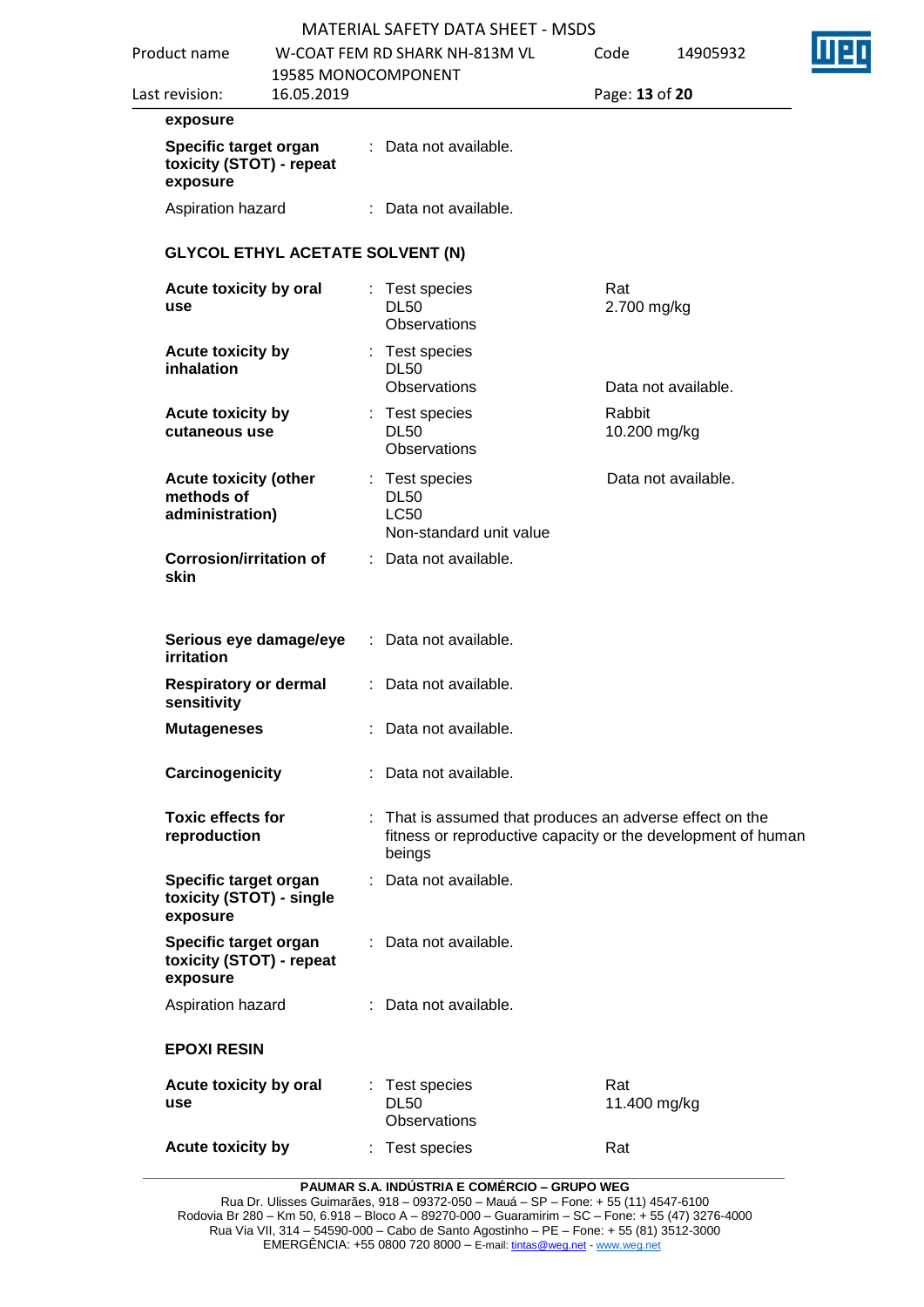Ī

| Product name                 |                                                               |                        |   | W-COAT FEM RD SHARK NH-813M VL<br>19585 MONOCOMPONENT                 | Code                             | 14905932            |  |
|------------------------------|---------------------------------------------------------------|------------------------|---|-----------------------------------------------------------------------|----------------------------------|---------------------|--|
| Last revision:<br>16.05.2019 |                                                               |                        |   | Page: 14 of 20                                                        |                                  |                     |  |
|                              | inhalation                                                    |                        |   | <b>DL50</b><br><b>Observations</b>                                    |                                  | Data not available. |  |
|                              | <b>Acute toxicity by</b><br>cutaneous use                     |                        | ÷ | Test species<br><b>DL50</b><br>Observations                           | Rabbit<br>22.800 mg/kg           |                     |  |
|                              | <b>Acute toxicity (other</b><br>methods of<br>administration) |                        | ÷ | Test species<br><b>DL50</b><br><b>LC50</b><br>Non-standard unit value |                                  | Data not available. |  |
|                              | <b>Corrosion/irritation of</b><br>skin                        |                        |   | : Category 2                                                          |                                  |                     |  |
|                              | irritation                                                    | Serious eye damage/eye |   | : Category 2A                                                         |                                  |                     |  |
|                              | <b>Respiratory or dermal</b><br>sensitivity                   |                        |   | : Category 1                                                          |                                  |                     |  |
|                              | <b>Mutageneses</b>                                            |                        |   | Data not available.                                                   |                                  |                     |  |
|                              | Carcinogenicity                                               |                        |   | Data not available.                                                   |                                  |                     |  |
|                              | <b>Toxic effects for</b><br>reproduction                      |                        |   | : Data not available.                                                 |                                  |                     |  |
|                              | Specific target organ<br>toxicity (STOT) - single<br>exposure |                        |   | : Data not available.                                                 |                                  |                     |  |
|                              | Specific target organ<br>toxicity (STOT) - repeat<br>exposure |                        |   | : Data not available.                                                 |                                  |                     |  |
|                              | Aspiration hazard                                             |                        |   | : Data not available.                                                 |                                  |                     |  |
|                              |                                                               |                        |   | SOLVENT NAPHTHA (PETROLEUM) LIGHT AROM                                |                                  |                     |  |
|                              | Acute toxicity by oral<br>use                                 |                        |   | : Test species<br><b>DL50</b><br><b>Observations</b>                  | Rat<br>5.000 mg/kg               |                     |  |
|                              | <b>Acute toxicity by</b><br>inhalation                        |                        |   | : Test species<br><b>DL50</b><br><b>Observations</b>                  | Rat<br>900 mg/m <sup>3</sup> 4 h | Data not available. |  |
|                              | <b>Acute toxicity by</b><br>cutaneous use                     |                        | ÷ | Test species<br><b>DL50</b><br>Observations                           | Rabbit<br>2.000 mg/kg            |                     |  |
|                              | <b>Acute toxicity (other</b><br>methods of<br>administration) |                        | ÷ | Test species<br><b>DL50</b><br><b>LC50</b>                            |                                  | Data not available. |  |

**\_\_\_\_\_\_\_\_\_\_\_\_\_\_\_\_\_\_\_\_\_\_\_\_\_\_\_\_\_\_\_\_\_\_\_\_\_\_\_\_\_\_\_\_\_\_\_\_\_\_\_\_\_\_\_\_\_\_\_\_\_\_\_\_\_\_\_\_\_\_\_\_\_\_\_\_\_\_\_\_\_\_\_\_\_\_\_\_\_\_\_\_\_ PAUMAR S.A. INDÚSTRIA E COMÉRCIO – GRUPO WEG** Rua Dr. Ulisses Guimarães, 918 – 09372-050 – Mauá – SP – Fone: + 55 (11) 4547-6100 Rodovia Br 280 – Km 50, 6.918 – Bloco A – 89270-000 – Guaramirim – SC – Fone: + 55 (47) 3276-4000 Rua Via VII, 314 – 54590-000 – Cabo de Santo Agostinho – PE – Fone: + 55 (81) 3512-3000 EMERGËNCIA: +55 0800 720 8000 – E-mail[: tintas@weg.net](mailto:tintas@weg.net) - [www.weg.net](http://www.weg.net/)

Non-standard unit value

: Category 2

**Corrosion/irritation of** 

**skin**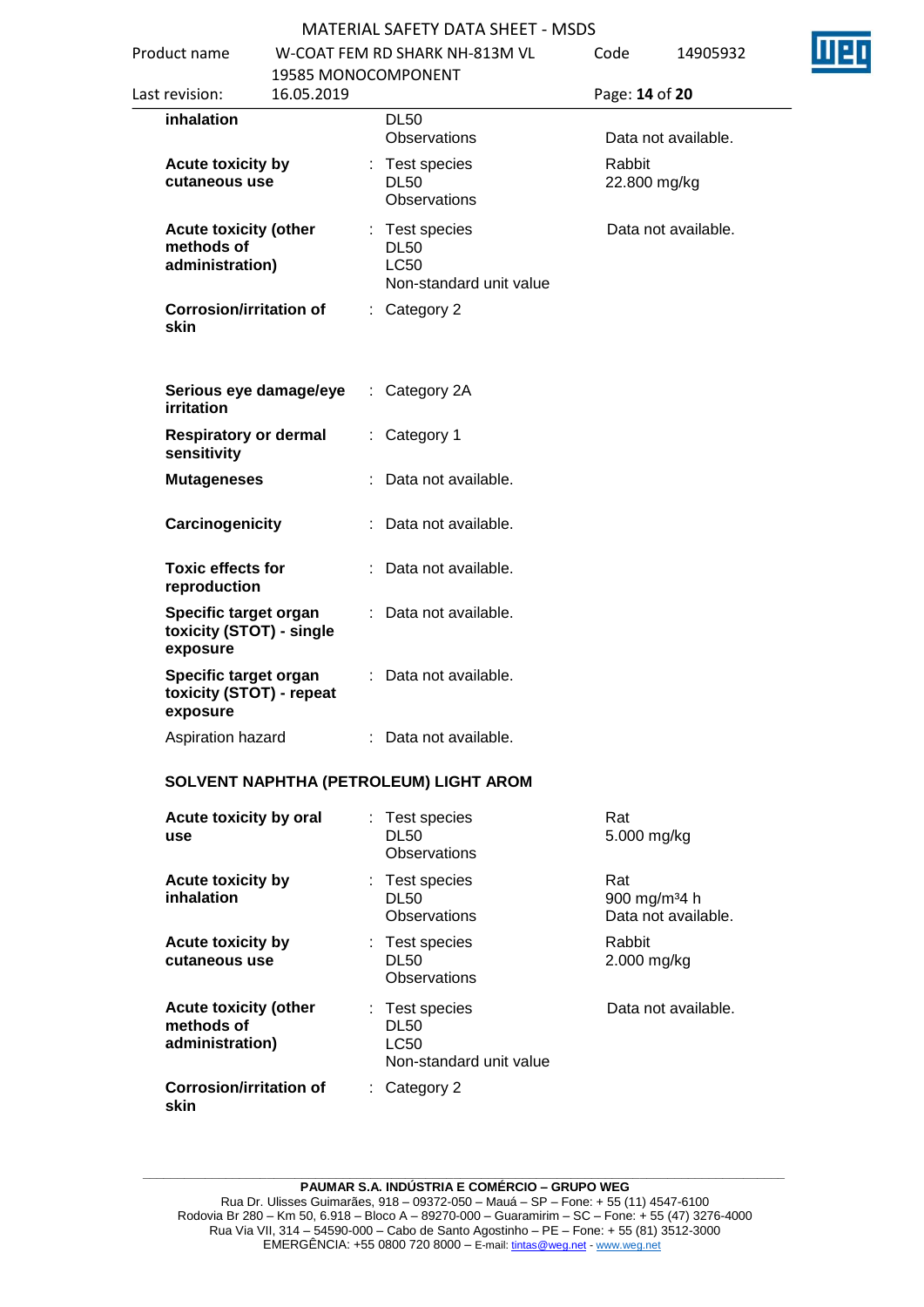| Product name                             |                                                   | W-COAT FEM RD SHARK NH-813M VL                                                                                      | Code                   | 14905932            |  |
|------------------------------------------|---------------------------------------------------|---------------------------------------------------------------------------------------------------------------------|------------------------|---------------------|--|
| Last revision:                           | 19585 MONOCOMPONENT<br>16.05.2019                 |                                                                                                                     | Page: 15 of 20         |                     |  |
| irritation                               | Serious eye damage/eye                            | $:$ Category 1                                                                                                      |                        |                     |  |
| sensitivity                              | <b>Respiratory or dermal</b>                      | : Data not available.                                                                                               |                        |                     |  |
| <b>Mutageneses</b>                       |                                                   | : Data not available.                                                                                               |                        |                     |  |
| Carcinogenicity                          |                                                   | : Data not available.                                                                                               |                        |                     |  |
| <b>Toxic effects for</b><br>reproduction |                                                   | : Data not available.                                                                                               |                        |                     |  |
| exposure                                 | Specific target organ<br>toxicity (STOT) - single | : May cause respiratory irritation.                                                                                 |                        |                     |  |
| exposure                                 | Specific target organ<br>toxicity (STOT) - repeat | : Data not available.                                                                                               |                        |                     |  |
| Aspiration hazard                        |                                                   | : Data not available.                                                                                               |                        |                     |  |
|                                          | SOLVENT DIACETONE ALCOHOL                         |                                                                                                                     |                        |                     |  |
| use                                      | Acute toxicity by oral                            | : Test species<br><b>DL50</b><br>Observations                                                                       | Rat<br>2.520 mg/kg     |                     |  |
| <b>Acute toxicity by</b><br>inhalation   |                                                   | : Test species<br><b>DL50</b><br>Observations                                                                       |                        | Data not available. |  |
| Acute toxicity by<br>cutaneous use       |                                                   | Test species<br><b>DL50</b><br><b>Observations</b>                                                                  | Rabbit<br>13.500 mg/kg |                     |  |
| methods of<br>administration)            | <b>Acute toxicity (other</b>                      | : Test species<br><b>DL50</b><br><b>LC50</b><br>Non-standard unit value                                             |                        | Data not available. |  |
| skin                                     | <b>Corrosion/irritation of</b>                    | : Data not available.                                                                                               |                        |                     |  |
| irritation                               | Serious eye damage/eye                            | : Category 2A                                                                                                       |                        |                     |  |
| sensitivity                              | <b>Respiratory or dermal</b>                      | : Data not available.                                                                                               |                        |                     |  |
| <b>Mutageneses</b>                       |                                                   | : Data not available.                                                                                               |                        |                     |  |
| Carcinogenicity                          |                                                   | Data not available.                                                                                                 |                        |                     |  |
| <b>Toxic effects for</b><br>reproduction |                                                   | : Data not available.                                                                                               |                        |                     |  |
|                                          | Specific target organ<br>toxicity (STOT) - single | : Passengers effects on organ target. These are effects that<br>alter human function for a short period of exposure |                        |                     |  |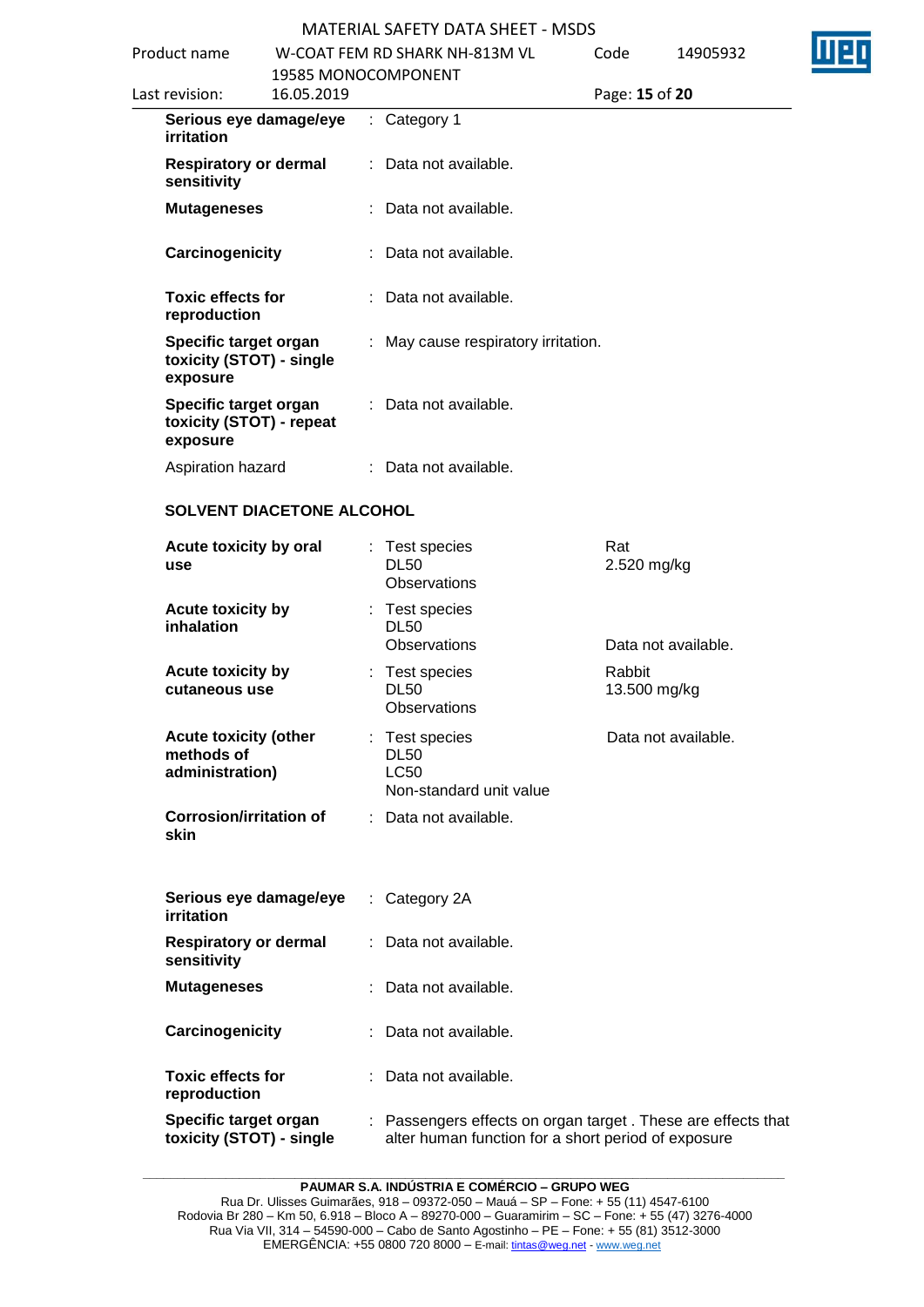| Product name                                                  |                     |   | <u> IVIA I ERIAL SAFETT DATA SHEET - IVISDS</u><br>W-COAT FEM RD SHARK NH-813M VL                                                                                                                                                  | Code                  | 14905932            |
|---------------------------------------------------------------|---------------------|---|------------------------------------------------------------------------------------------------------------------------------------------------------------------------------------------------------------------------------------|-----------------------|---------------------|
|                                                               | 19585 MONOCOMPONENT |   |                                                                                                                                                                                                                                    |                       |                     |
| Last revision:                                                | 16.05.2019          |   |                                                                                                                                                                                                                                    | Page: 16 of 20        |                     |
| exposure                                                      |                     |   |                                                                                                                                                                                                                                    |                       |                     |
| Specific target organ<br>toxicity (STOT) - repeat<br>exposure |                     |   | : Data not available.                                                                                                                                                                                                              |                       |                     |
| Aspiration hazard                                             |                     |   | : Data not available.                                                                                                                                                                                                              |                       |                     |
| <b>SOLVENT BUTANOL</b>                                        |                     |   |                                                                                                                                                                                                                                    |                       |                     |
| Acute toxicity by oral<br>use                                 |                     |   | : Test species<br><b>DL50</b><br>Observations                                                                                                                                                                                      | Rat<br>790 mg/kg      |                     |
| <b>Acute toxicity by</b><br>inhalation                        |                     |   | : Test species<br><b>DL50</b><br>Observations                                                                                                                                                                                      | Rat                   | Data not available. |
| <b>Acute toxicity by</b><br>cutaneous use                     |                     | ÷ | Test species<br><b>DL50</b><br>Observations                                                                                                                                                                                        | Rabbit<br>3.400 mg/kg |                     |
| <b>Acute toxicity (other</b><br>methods of<br>administration) |                     |   | : Test species<br><b>DL50</b><br><b>LC50</b><br>Non-standard unit value                                                                                                                                                            |                       | Data not available. |
| <b>Corrosion/irritation of</b><br>skin                        |                     |   | $:$ Category 2                                                                                                                                                                                                                     |                       |                     |
| Serious eye damage/eye<br><b>irritation</b>                   |                     |   | : Category 2A                                                                                                                                                                                                                      |                       |                     |
| <b>Respiratory or dermal</b><br>sensitivity                   |                     |   | : Data not available.                                                                                                                                                                                                              |                       |                     |
| <b>Mutageneses</b>                                            |                     |   | Data not available.                                                                                                                                                                                                                |                       |                     |
| Carcinogenicity                                               |                     |   | Data not available.                                                                                                                                                                                                                |                       |                     |
| <b>Toxic effects for</b><br>reproduction                      |                     |   | Data not available.                                                                                                                                                                                                                |                       |                     |
| Specific target organ<br>toxicity (STOT) - single<br>exposure |                     |   | : Passengers effects on organ target. These are effects that<br>alter human function for a short period of exposure                                                                                                                |                       |                     |
| Specific target organ<br>toxicity (STOT) - repeat<br>exposure |                     |   | Substance which produces significant toxicity in humans, or<br>on the basis of evidence from studies on experimental animals<br>can probably provide a potential to produce significant toxicity<br>in humans by repeated exposure |                       |                     |
| Aspiration hazard                                             |                     |   | Data not available.                                                                                                                                                                                                                |                       |                     |

Not classified in terms of toxicity based on the data available.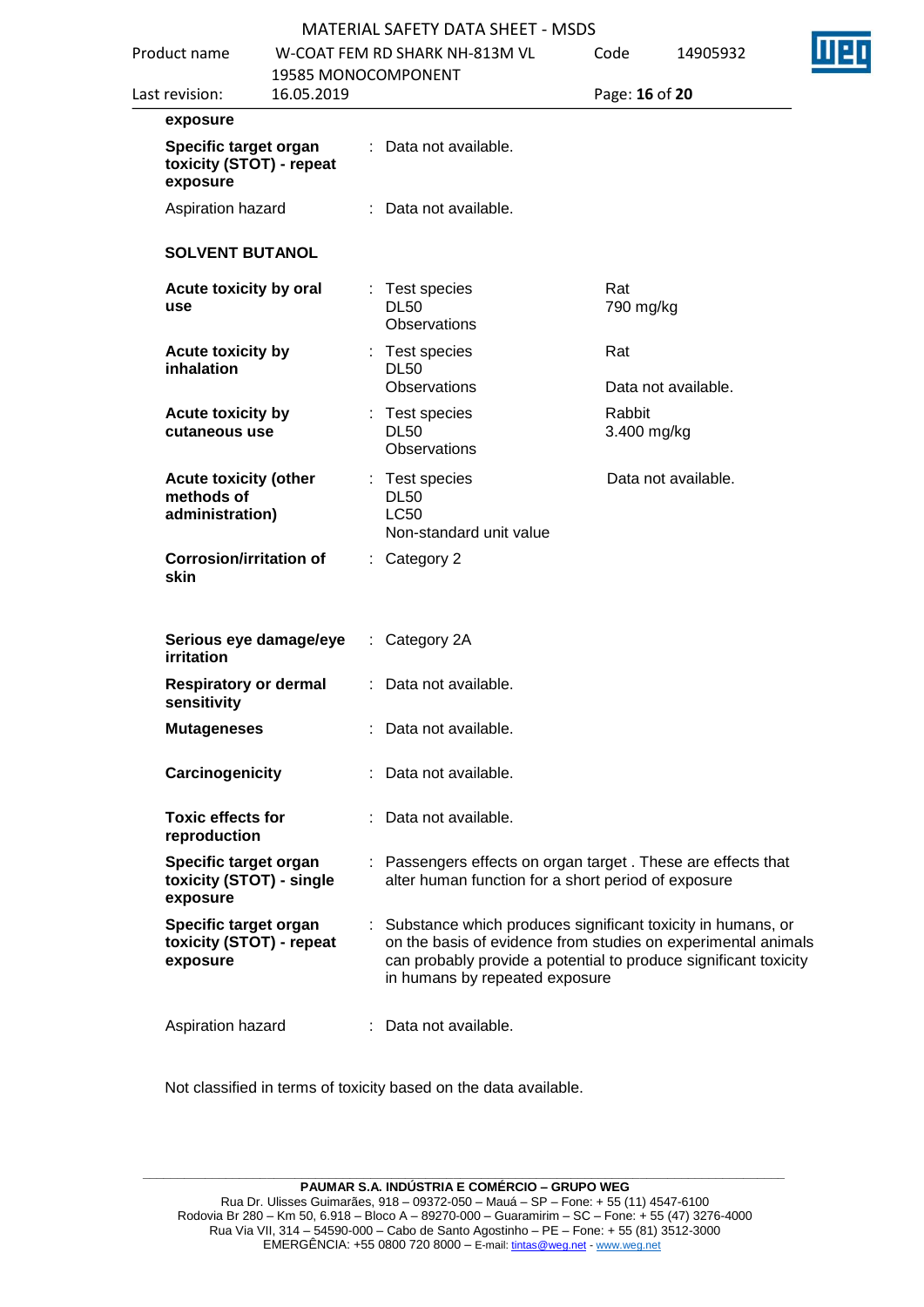| Product name                               | <b>19585 MONOCOMPONENT</b> | W-COAT FEM RD SHARK NH-813M VL                                                          | Code           | 14905932 |  |
|--------------------------------------------|----------------------------|-----------------------------------------------------------------------------------------|----------------|----------|--|
| Last revision:                             | 16.05.2019                 |                                                                                         | Page: 17 of 20 |          |  |
|                                            |                            | <b>12. ECOLOGICAL INFORMATION</b>                                                       |                |          |  |
|                                            |                            |                                                                                         |                |          |  |
| <b>Stability in soil</b>                   |                            | The product easily infiltrates into the soil                                            |                |          |  |
| <b>Other toxicological</b><br>observations |                            | Data not available.                                                                     |                |          |  |
| <b>Ecotoxicity</b>                         |                            | Contaminates the ground water.<br>Detrimental to the fauna<br>Detrimental to the flora. |                |          |  |

## 13. DIOSPOSAL AND TREATMENT CONSIDERATIONS

#### **Recommended methods for final disposal**

| <b>Product</b>        | Class I Waste - Dispose of in industrial landfill or a facility<br>authorized for recycling in accordance with federal, stateor<br>local regulations                                                                            |
|-----------------------|---------------------------------------------------------------------------------------------------------------------------------------------------------------------------------------------------------------------------------|
| Waste                 | : Class I Waste - Dispose of in industrial landfill or a facility<br>authorized for recycling in accordance with federal, stateor<br>local regulations                                                                          |
| <b>Used packaging</b> | Clean packaging should be sent for recycling. Packaging with<br>class I waste should be disposed of in industrial landfill or a<br>facility authorized for recycling in accordance with federal,<br>state or local regulations. |

## 14. TRANSPORTATION INFORMATION

| fLand                  |                                                                                                                                 |
|------------------------|---------------------------------------------------------------------------------------------------------------------------------|
| <b>ONU</b>             | : 1263                                                                                                                          |
| <b>Class of risk</b>   | : 3                                                                                                                             |
| <b>Risk number</b>     | $\therefore$ 30                                                                                                                 |
| <b>Packaging group</b> | : III                                                                                                                           |
| <b>Name</b>            | Paint (including coats, lacquers, enamels, colorant, gum-<br>lacquers, varnishes, polishes, liquid fillers and liquid lacquers) |

| Shipping<br><b>ONU</b> | : 1263 |
|------------------------|--------|
|                        |        |
| <b>Class of risk</b>   | : 3    |
| Packaging group        | ∙ III  |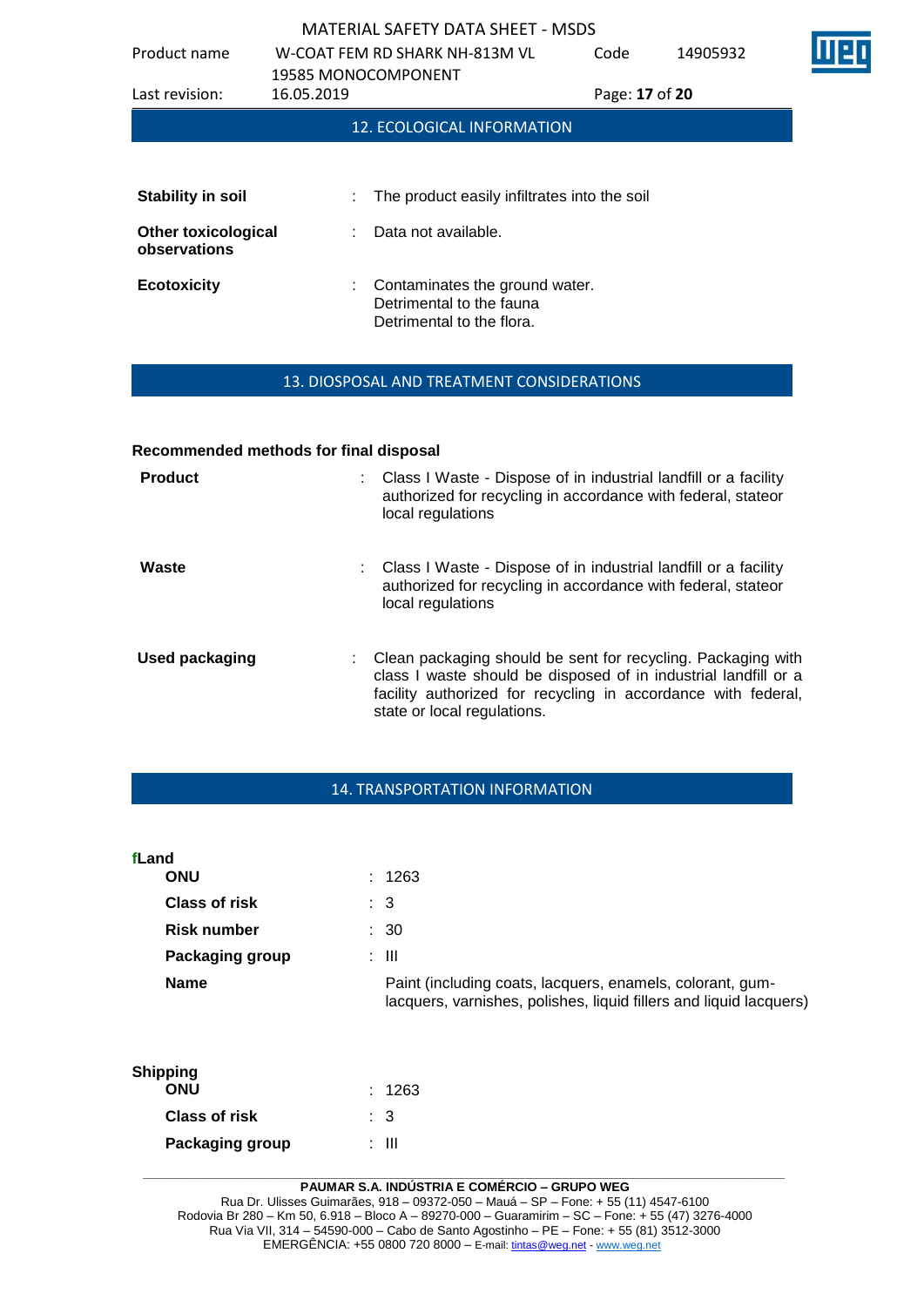|                                  |                     | <b>MATERIAL SAFETY DATA SHEET - MSDS</b>                                                                                        |                |          |  |
|----------------------------------|---------------------|---------------------------------------------------------------------------------------------------------------------------------|----------------|----------|--|
| Product name                     |                     | W-COAT FEM RD SHARK NH-813M VL                                                                                                  | Code           | 14905932 |  |
|                                  | 19585 MONOCOMPONENT |                                                                                                                                 |                |          |  |
| Last revision:                   | 16.05.2019          |                                                                                                                                 | Page: 18 of 20 |          |  |
| <b>EmS</b>                       |                     | F-E.                                                                                                                            |                |          |  |
| <b>MFAG</b>                      |                     | 310                                                                                                                             |                |          |  |
| Appropriate name for<br>dispatch |                     | Paint (including coats, lacquers, enamels, colorant, gum-<br>lacquers, varnishes, polishes, liquid fillers and liquid lacquers) |                |          |  |
| Air transport<br><b>ONU</b>      |                     | : 1263                                                                                                                          |                |          |  |
| <b>Class of risk</b>             |                     | $\therefore$ 3                                                                                                                  |                |          |  |
| <b>Packaging group</b>           |                     | : III                                                                                                                           |                |          |  |
| Appropriate name for<br>dispatch |                     | Paint (including coats, lacquers, enamels, colorant, gum-<br>lacquers, varnishes, polishes, liquid fillers and liquid lacquers) |                |          |  |

# 15. REGULATORY INFORMATION

This MSDS (Material Safety Data Sheet) was generated according to the criteria of NBR 14725/2014. (Brazilian standard that defines the GHS).

| Specific Regulations for the<br><b>Chemical Product.</b> | Federal Decree No. 2657, July 3rd, 1998.<br>Ordinance No. 229, May 24th, 2011 - Changes to Regulatory<br>Standard No. 26. |
|----------------------------------------------------------|---------------------------------------------------------------------------------------------------------------------------|
|                                                          | ABNT NBR 14725: 2014 - valid from 19/12/2014 -                                                                            |
|                                                          | Amendment 1 (19/11/2014).                                                                                                 |
|                                                          | Law No. 12305, August 2nd 2010 (Solid Waste National<br>Policy).                                                          |
|                                                          | Decree No. 7404, December 23rd, 2010.                                                                                     |
|                                                          | Resolution ANTT N° 5.232, December 14th 2016.                                                                             |

# 16. ADDITIONAL INFORMATION

#### **Acronyms Used:**

**Legenda:**

| CAS | <b>Chemical Abstract Service</b> |
|-----|----------------------------------|
|     | Organic Vapors                   |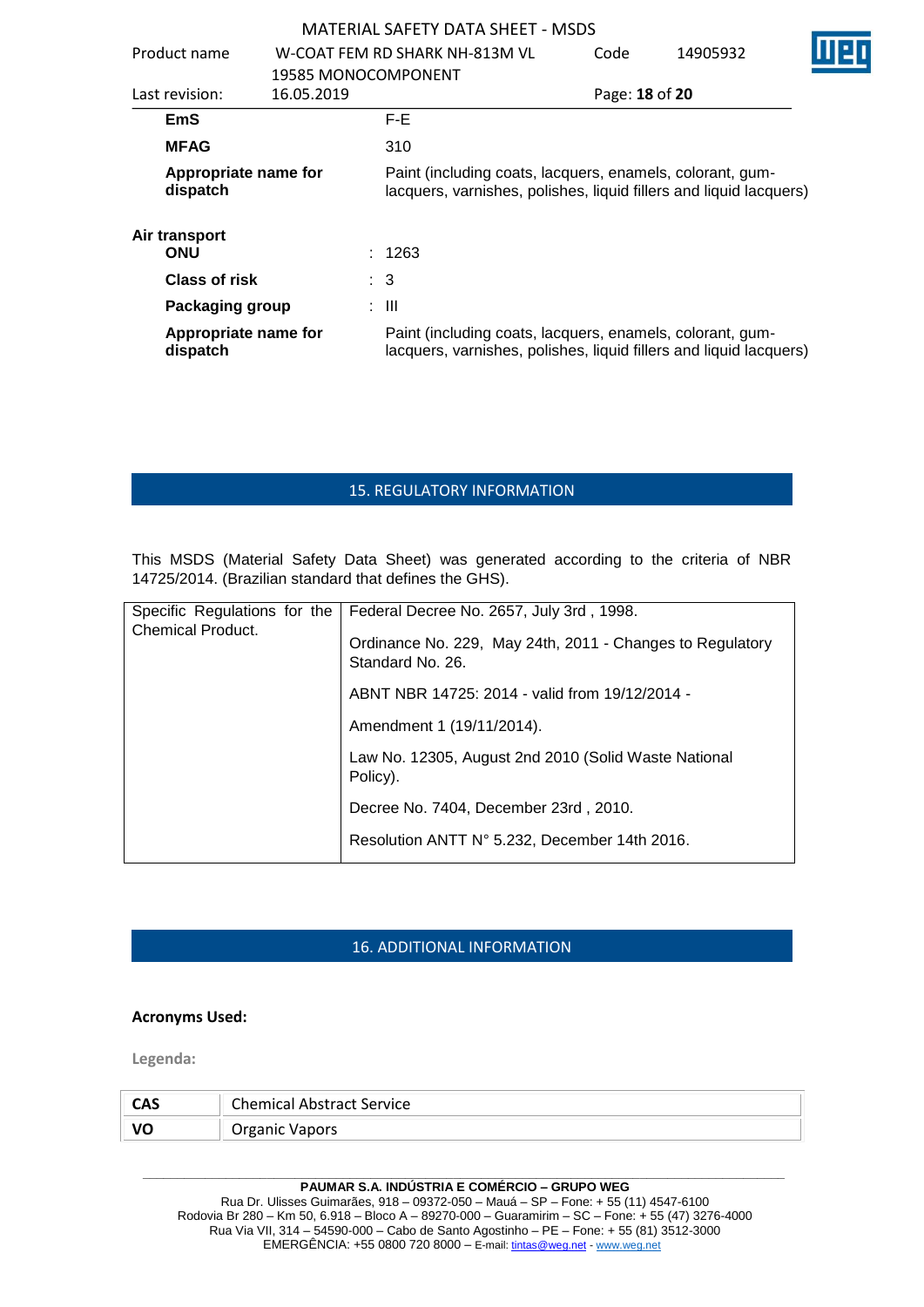| Product name    | W-COAT FFM RD SHARK NH-813M VL<br>Code<br>14905932<br><b>19585 MONOCOMPONENT</b> |  |  |  |  |
|-----------------|----------------------------------------------------------------------------------|--|--|--|--|
| Last revision:  | 16.05.2019<br>Page: 19 of 20                                                     |  |  |  |  |
| <b>NEC</b>      | National Eletrical code/Código Nacional de Eletricidade                          |  |  |  |  |
| IEC:            | <b>International Eletrical Commision</b>                                         |  |  |  |  |
| <b>ABNT</b>     | <b>Brazilian Association of Technical Standards</b>                              |  |  |  |  |
| <b>ACGIH</b>    | American Conference of Governmental Industrial Hygienists                        |  |  |  |  |
| <b>TLV</b>      | <b>Threshold Limit Values</b>                                                    |  |  |  |  |
| <b>TLV/TWA</b>  | Time Weighted Average                                                            |  |  |  |  |
| <b>TLV/STEL</b> | Short Term Exposure Limit                                                        |  |  |  |  |
| TLC/C:          | Tolerance Limit - Ceiling Value                                                  |  |  |  |  |
| EPI:            | Individual Protective Equipment                                                  |  |  |  |  |
| <b>CA</b>       | Approval Certificate                                                             |  |  |  |  |
| <b>PPRA</b>     | <b>Environmental Risk Prevention Program</b>                                     |  |  |  |  |
| <b>NR</b>       | <b>Regulatory Standard</b>                                                       |  |  |  |  |
| <b>NFPA</b>     | <b>National Fire Protection Agency</b>                                           |  |  |  |  |
| mmHg            | Millimeters of mercury - pressure unit                                           |  |  |  |  |
| <b>DL50</b>     | Lethal Dose average                                                              |  |  |  |  |
| <b>CL50</b>     | Lethal Concentration average                                                     |  |  |  |  |
| ppm             | Parts per million                                                                |  |  |  |  |
| N.d             | Not available                                                                    |  |  |  |  |
| $A + B$         | Viscosity of the mixture of component A + component B                            |  |  |  |  |

Important information, but not specifically described in the previous sections:

This MSDS was prepared based on current knowledge about the handling of the product under normal conditions of use, according to the application specified on the packaging and recommended usage in Section 1 of this MSDS. Any other use of the product involving its combination with other materials, as well as forms of use different from those indicated, are the user's responsibility. The company advises that the handling of any chemical substance requires prior knowledge of its hazards by the user. In the workplace it is responsibility of the company user of the product to provide training of its employees and contractors about the possible risks arising from exposure to the chemical.

We reserve the right to change the information contained in this document without prior notice, due to the improvement and continuous evolution of the product and technical knowledge.

**References** : Data not available.

Vertical lines in the left hand margin indicate changes from the current version